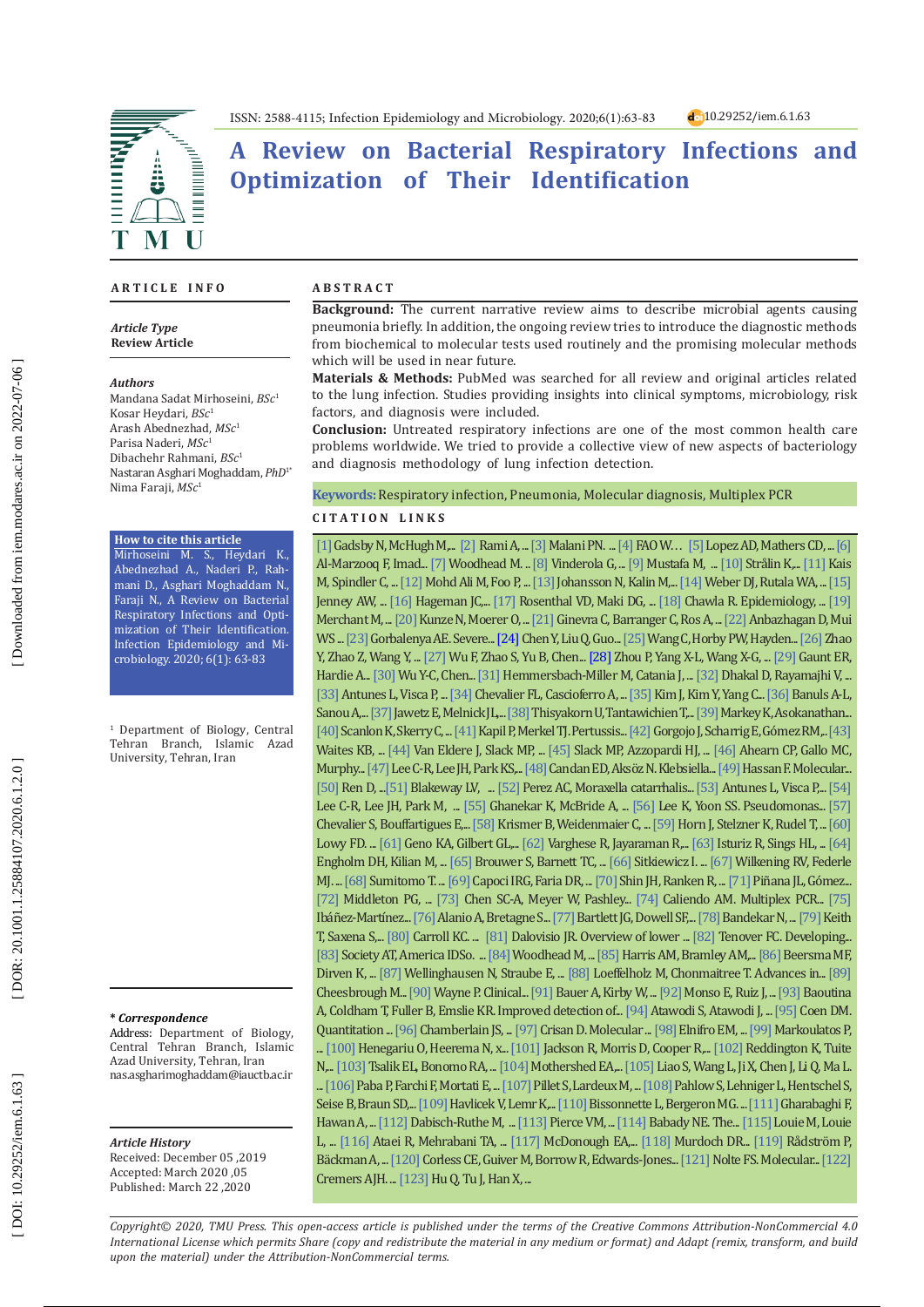#### **Introduction**

Respiratory infections are one of the most critical medical infectious diseases. Delay in diagnosis and lack of suitable cure lead to adverse outcomes. Different bacterial and viral agents contribute to the development and expansion of respiratory infections . So, the recognition between bacterial and viral agents is vital to determine therapy protocols. The respiratory system is divided into two parts: upper and lower. Infection occurs in both of these two parts. The upper respiratory tract consists of the nose, throat, larynx, and trachea, and the lower respiratory tract consists of the lungs and their sections, including bronchial tubes, bronchioles, and alveoli [1].

The most common type of lung infection is pneumonia. It has been known since ancient times. By definition, pneumonitis is a parenchymal inflammation of the lung, and if a microbial agent causes the inflammation, it is called pneumonia. These microbial agents could be bacterial, viral, and even parasitic agents. Lower respiratory tract infections (LRTI) are one of the most frequent causes of sever and fatal diseases in children and adults worldwide  $[1, 2]$ .

In 1901, William Osler, in the fourth edition of his book "The Principles and Practice of Medicine," pointed out that pneumonia is the most murderous, and at the same time, the most pervasive disease. Despite passing more than a century since then, pneumonia has remained as a critical clinical syndrome. It is one of the ten main reasons of death amidst entire age groups in the United States, the sixth leading cause of death in people over 70 years old, and the most common infection leading to death  $[3]$ . As stated by the World Health Organization (WHO)  $[4]$ , approximately 56 million deaths due to pneumonia were reported in 2001. Among which 10.6 million were children, and the majority of them lived in developing

countries. Therefore, the burden of acute infectious respiratory diseases, especially pneumonia, seems to be high in children [5]. Three types of pneumonia have been identified based on the pathogens, their acquisition methods, and the clinical outcomes, including: i) Community-acquired pneumonia  $[6]$ , ii) Hospital-acquired pneumonia (HAP) and iii) Pneumonia in patients with suppressed immunity<sup>[7]</sup> About 40 to 60% of mentioned diseases remain unidentified due to the lack of patient referral to physicians, lack of referring patients to the laboratory, and the exclusion of samples from further analysis. Another reason is the variability in the sensitivity and specificity of conventional diagnostic methods. Antimicrobial agents could successfully treat most of these infections. Identifying the causative agents is of particular importance, especially in connection with public health and planning for the disease treatment. Diagnostic tests play a crucial role in choosing appropriate antimicrobials and achieving the desired clinical outcomes  $[2, 7]$ .

In several studies, *Streptococcus pneumonia* has been responsible for most of communityacquired pneumonia. The highest mortality rate due to this kind of pneumonia has been reported to be in patients requiring hospitalization. The reported mortality rate in these patients was 23% for 30 days. On the other hand, the mortality rate in all patients with community-acquired pneumonia <sup>(8)</sup> reached 28% during a year after the start of infection  $(9, 10)$ .

The etiology of the community-acquired pneumonia varies depending on the geographical region. Although in undeveloped and developing countries, pneumonia is a reason for childhood death and the major cause of admission to hospitals and one of the most important causes of death in adults, but inadequate basic epidemiological studies have ended to inability to connect etiological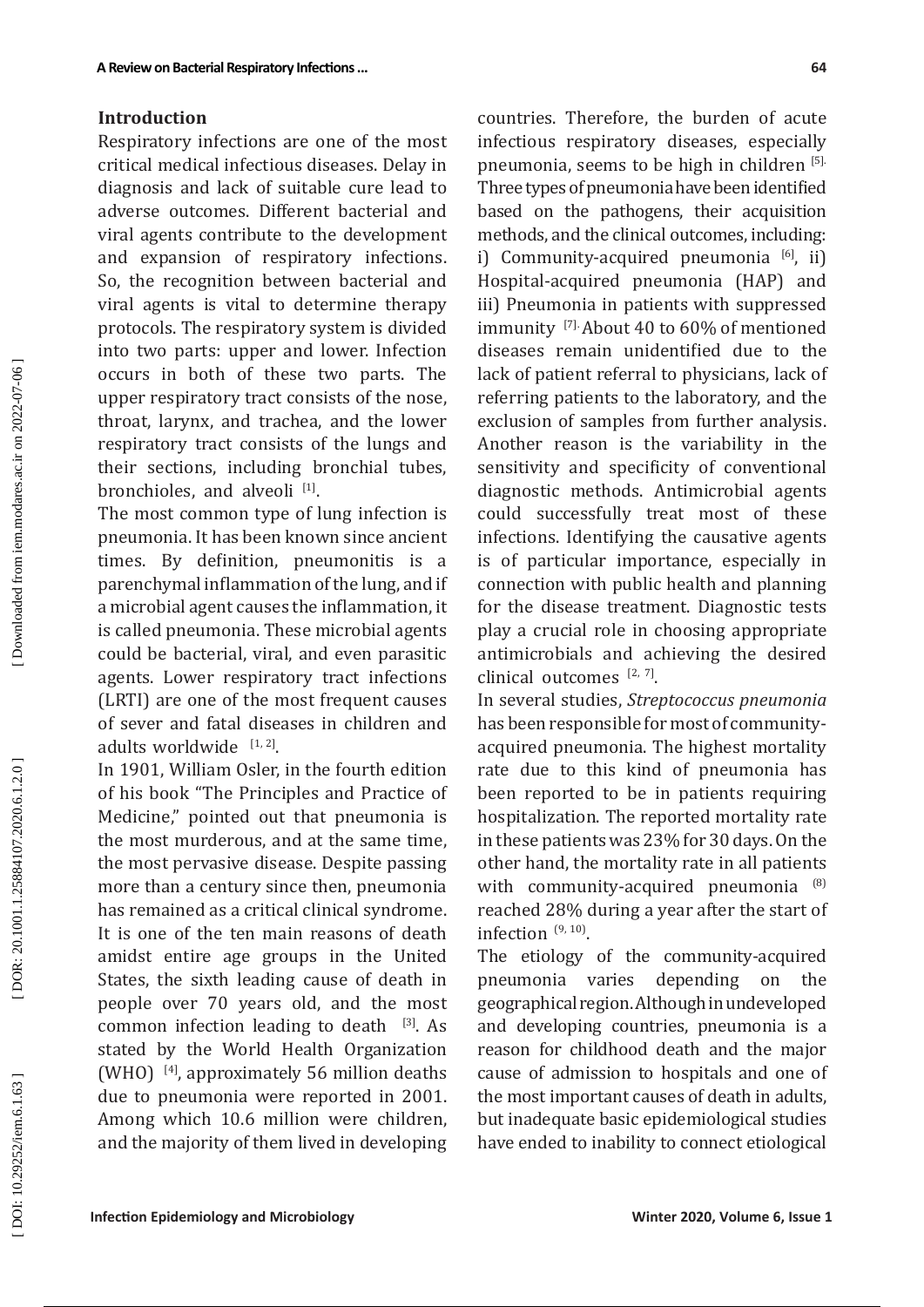and prognostic factors in mentioned societies  $(9, 11-13)$ . Unfortunately, few studies have been done in our country on the clinical features of this common health problem and its etiological factors so far.

Hospital-acquired pneumonia (HAP) is a parenchymal lung infection which is not caused by infectious agents existing at the time of admission, instead acquired by a patient during a period for at least 48 hours after hospitalization. HAP is considered as a common and serious problem in hospitals $(14)$ . In hospital-acquired pneumonia (HAP), Gramnegative organisms (e.g. *Klebsiella pneumoniae* and *Pseudomonas spp.*) and Gram-positive bacteria (e.g. *Staphylococcus aureus*) have been observed in most cases  $(1, 15)$ .

HAP is the second most common nosocomial infection standing after urinary tract infection (which is accounted for 30% of all nosocomial infections). Some studies have estimated that the incidence rate of HAP is between 15 and 20% of all nosocomial infections. In patients admitted to ICU, hospital-acquired pneumonia is the most quotidian nosocomial infection leading to death in 20 to 70% of cases. Various studies have reported 10 to 20% nosocomial pneumonia in ICU (15-18). In a study carried out in Jordan, the overall rate of HAP infection in internal and surgical ICUs was reported as  $17\%$ <sup>(17, 19)</sup>. The results of a prospective multicenter study on 46 hospitals in Central and North America, India, Morocco, and Turkey indicated that the HAP infection rate might be higher in developing countries  $^{(19, 20)}$ .

The pathogens involved in the LRTIs were classified into three groups:

1. Typical or conventional bacteria, including *Haemophilus influenzae*, *S. pneumoniae*, *S. aureus,* and Gram-negative bacteria.

2. Respiratory viruses, including respiratory syncytial virus (RSV), Influenza and sever acute respiratory syndrome coronavirus 2

# (SARS-CoV-2).

3. Non-typical bacteria, including *Chlamydia pneumoniae*, *Mycoplasma pneumonia* and different *Legionella* species.

The atypical term represents the difference in clinical signs associated with each of the three mentioned pathogens groups. Of course, other factors could also be involved in LRTIs, including fungi, anaerobic bacteria, and *Mycobacterium tuberculosis* .

The mortality rate due to bacterial pneumonia is 2.7 times higher than viral pneumonia (1, 2, 21). Viruses could also lead to other respiratory infections, including Severe Acute Respiratory Syndrome (SARS) (a type of pneumonia or infection of the lung) and bronchitis whose chronic form could result in COPD (chronic obstructive pulmonary disease). Pharyngitis is an inflammation and infection of the throat and tonsils, called sore throat; in addition to viruses, *S. pyogenes* alone accounts for about  $30\%$  of all sore throats  $^{(22)}$ .

Nowadays, world experience a pandemic crisis due to the sever acute respiratory syndrome coronavirus-2 (SARS-CoV-2). In late December 2019, SARS-CoV-2 triggered the outbreak of pneumonia from Wuhan, China; which is known as a global health threats (23). SARS-CoV-2 is a Coronavirus belonging to the betacoronavirus. COVID-19 is Corona's third known zoonotic virus disease after SARS and Middle East Respiratory Syndrome (MERS), both belong to the betacoronaviruses  $(24)$ . The SARS-CoV-2 shows an extremely high transmission power. The angiotensin-converting enzyme 2 (ACE2) is the receptor for the SARS-CoV-2. Comprehensive expression of ACE2 in various cells, such as airway epithelia, lung parenchyma, the upper esophagus, and absorption enterocytes of the ileum and colon, may play a role in SARS-CoV-2 multifactorial infection<sup>(25, 26)</sup>. The virus particles transmit via droplets, close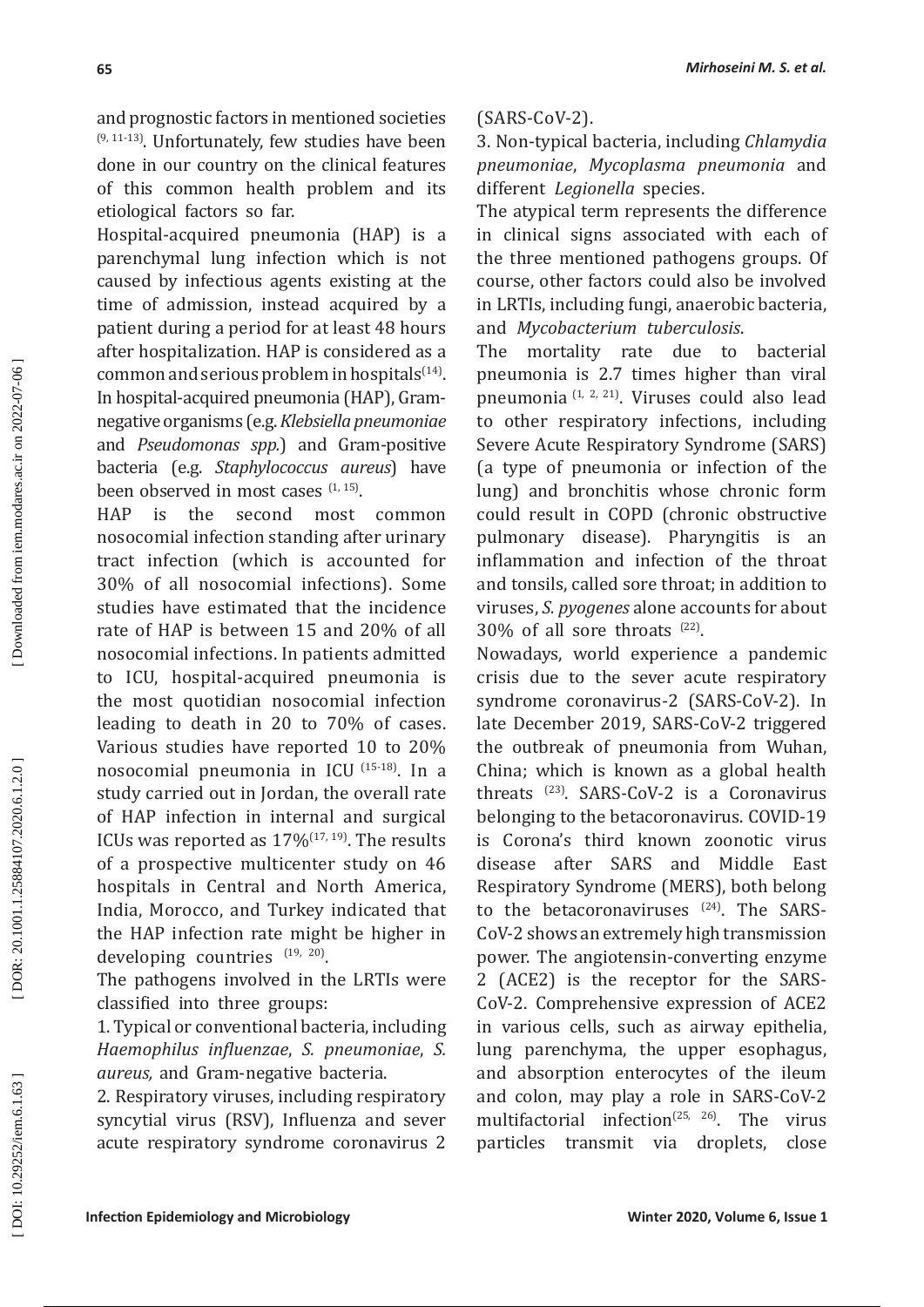contact, aerosols, and possibly faecal-oral transmission<sup> $(27, 28)$ </sup>. The diagnosis of COVID-19 relies on radiological and laboratory findings. Radiological examination is critical for early diagnosis. Conventional diagnostic testing methods, such as antiviral antibody testing or viral antigen have been clinically developed and used $(27-29)$ . Samples used for laboratory testing include nasopharyngeal swab samples, sputum, or lower respiratory tract. The confirmatory diagnostic test is usually Real Time- PCR, which detects the existence genome of the ribonucleic acid virus<sup>(30)</sup>.

In this review, the bacteria causing respiratory tract infections are introduced, and in the next step, the experimental methods used to recognize the cause of infections are explained.

# **Bacterial agents of respiratory infections** *Nocardia spp*

*Nocardia spp.* are Gram-positive, aerobic, nonmotile, and catalase-positive bacteria. Many *Nocardia* species have been reported to be responsible for different human and animal illnesses. They belong to aerobic actinomycetes. *Nocardia* infections usually require an early diagnosis. *N. asteroides* complex and *N*. *brasiliensis* are considered as common causes of nocardiosis in immunocompromised individuals. Pulmonary nocardiosis (PN) is an uncommon but potentially life-threatening and opportunistic infection in humans (31-33) On standard laboratory media, after incubation at 35–37°C for several days, they develop as heaped, irregular, and waxy colonies.

#### *Mycobacterium tuberculosis*

*Mycobacteria* are rod-shaped and aerobic bacteria. *M. tuberculosis* is the cause of tuberculosis (TB) in humans and the first cause of death associated with a single pathogen worldwide. This bacterium is aerobic and resistant to antibiotics. It could stay hidden in humans and is the main mycobacterial pathogen in terms of the global number of patients and the severity of the disease. It uniquely interacts with innate immune cells through different pattern recognition receptors  $^{(34-36)}$ .

Both selective and non-selective media must be used to primarily culture mycobacteria. Agar-based (solid) media are used for observing morphology and detecting mixed cultures in antimicrobial susceptibility testing  $(37)$ .

#### *Bordetella pertussis*

*B. pertussis* is a Gram-negative, obligate, and aerobic microorganism. It is the causative agent of pertussis, and exclusively a human pathogen. At present, two types of vaccines exist to prevent the disease. These bacteria attach and proliferate extracellularly in the airways and secrete several toxins with a variety of local and systemic effects on the host cells  $(38-41)$ .

#### *Bordetella parapertussis*

*B. parapertussis* is a Gram-negative bacterium and the etiological agent, which has the ability to elude the immune response stimulated by pertussis vaccines. This bacteria can cause an illness similar to whooping cough but with commonly less severity <sup>(42)</sup>.

The primary isolation of this bacteria needs an enriched medium called Bordet-Gengou (potato-blood-glycerol agar); to which the addition of penicillin G could be useful. Besides, a charcoal-containing medium supplemented with cephalexin, horse blood, and amphotericin B (Regan-Lowe) is more preferred. The cultures are aerobically incubated at 35–37 °C for 3–7 days in humidity  $(37)$ .

#### *Mycoplasma pneumoniae*

*M. pneumoniae* is a unique cell wall–free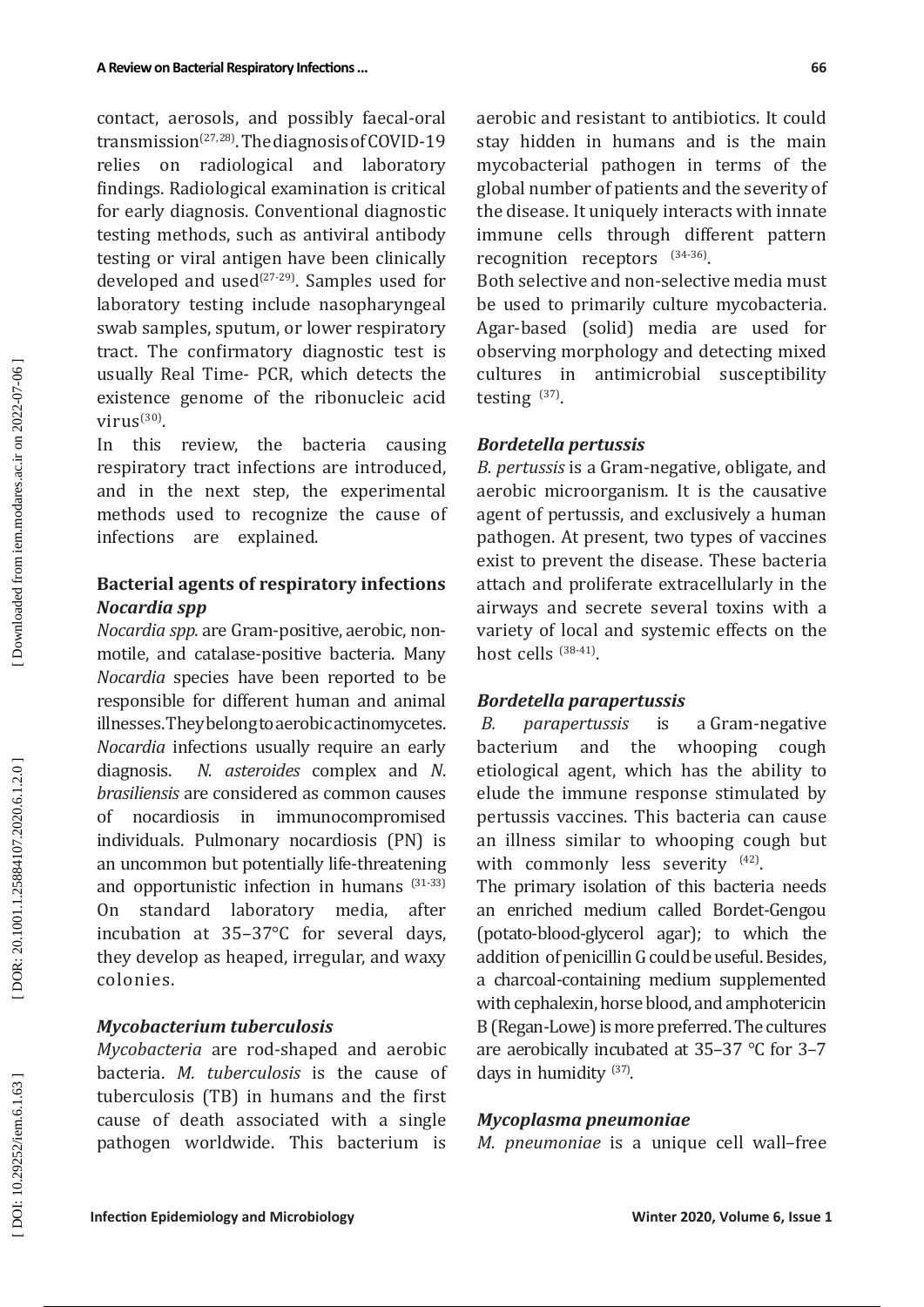bacterium and a significant reason for respiratory tract infections in different ages and in different species. It can cause a variety of diseases and symptoms. *Mycoplasma* is predominantly transmitted through humanto-human contact.

*Mycoplasmas* for culture needs to media supplemented by serum or cholesterol, a metabolic substrate such as glucose, growth factors such as yeast extract, and incubation at 37°C for 48–96 hour. There is no unique optimal medium for all species  $(37, 43)$ .

### *Haemophilus influenzae*

*H. influenzae* is a Gram-negative coccobacillus containing a capsule which allows to resist phagocytosis. This organism causes epiglottis infection, and hospitalized patients are more at risk. It is the most common bacterial cause of lower airways infection, which occurs in adults with chronic obstructive pulmonary disease and facilitates the long-time retention of pathogen in the airways. Continuous airway infection contributes to the chronic inflammation. One of the prominent features of this disease is the progressive loss of lung function. Nasopharyngeal colonization provides a resource for strains which pollute the lower airways and lead to severe exacerbations. Continuous infection in the lower airways accelerates the progression of the disease. No vaccine is yet available to prevent the infection  $(44-46)$ .

The medium for culturing this bacterium is chocolate agar, and colonies appear as flat, grayish, and translucent with 1–2 mm diameters after 24 hrs of incubation at 37˚C (37).

#### *Klebsiella pneumonia*

*K. pneumoniae* is a Gram-negative, anaerobic, non-motile and opportunistic bacterium. This organism has a polysaccharide capsule mediating resistance against phagocytosis, which is important in immunocompromised people. *K. pneumoniae* causes a wide range of infections like urinary tract infection, pneumonia, meningitis, and liver abscesses. Studies have shown that clinical specimens of *K. pneumoniae* have been isolated from bronchi, urea, blood, catheter, rectal, bile, trachea, and ulcer (47-48). This bacterium is plated on both blood agar and differential media  $(37)$ .

#### *Moraxella catarrhalis*

*M. catarrhalis* is a Gram-negative, oxidasepositive, and aerobic bacterium. This bacterium is a human pathogen which could infect the respiratory tract, middle ear, eye, central nervous system, and human joints. It is the leading cause of middle ear infection in children and chronic obstructive pulmonary disease in adults. There is no vaccine for *M.catarrhalis*. Most children (80%) under-3 years, experience at least one episode of Otitis media (OM), and half of them suffer from OM infection in different parts. OM is the most common infectious disease in Iran (49-52) .

### *Acinetobacter baumannii*

*A. baumannii* is a Gram-negative, aerobic, opportunistic, and prevalent pathogen. *A. baumannii* causes a wide range of infections, including pneumonia, urinary tract infections, skin and soft tissue infections, meningitis, and bacteremia  $(53, 54)$ .

#### *Pseudomonas aeruginosa*

*P. aeruginosa* is a naturally widespread Gram-negative bacterium known as an opportunistic human pathogen. It is a type of bacteria known to produce strong biofilms. *P. aeruginosa* is the most common pathogen among *Pseudomonas* species. This bacterium causes mild infections such as OM or foreign otitis media. Although, in healthy people, it could rarely cause serious problems; *P. aeruginosa* is known to be the main leading cause of death in people suffering from cystic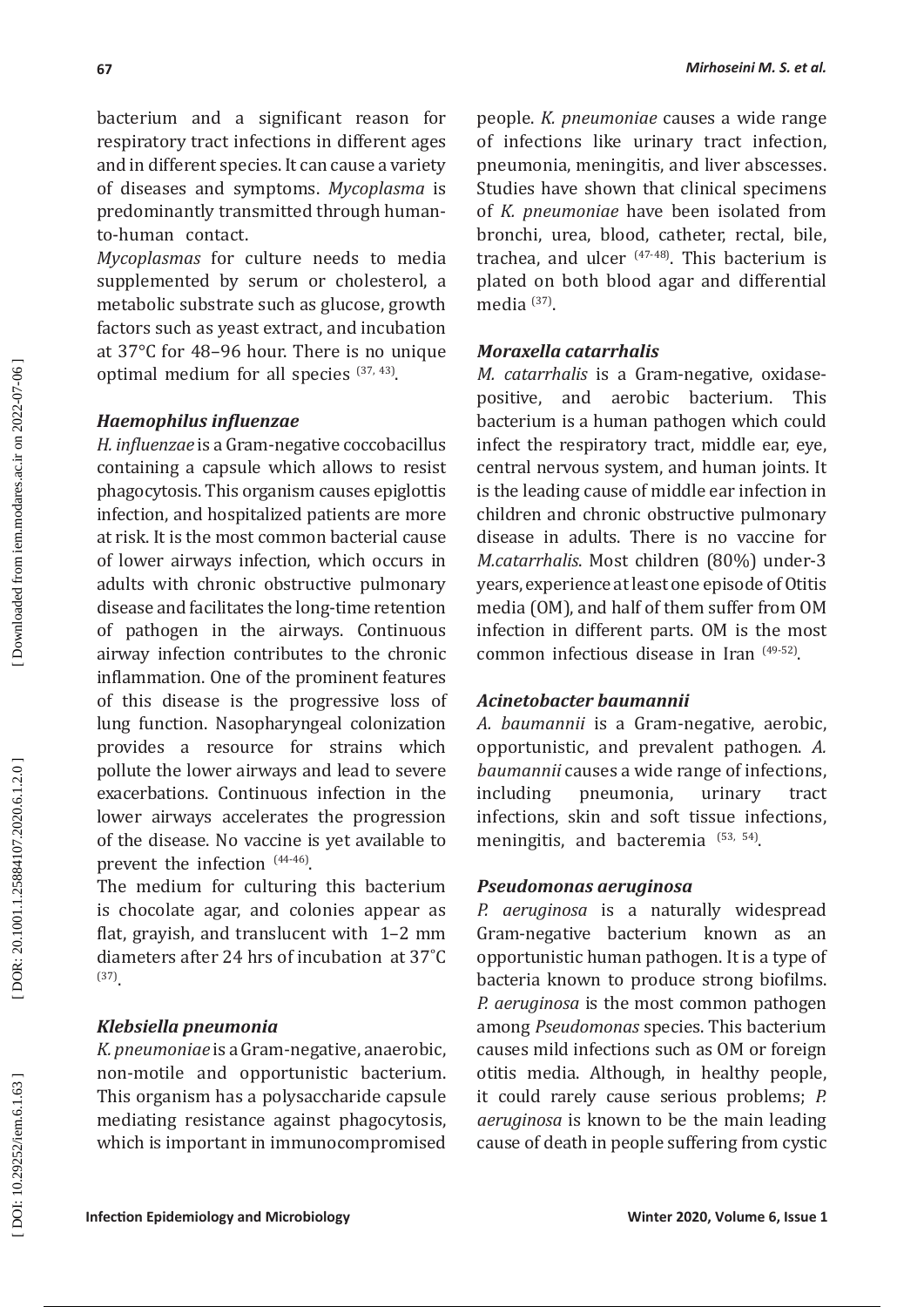fibrosis (55). In addition*, P. aeruginosa* causes pneumonia, endocarditis, meningitis, wound infection, and burning. These infections are associated with a high mortality rate  $(56, 57)$ . *P. aeruginosa* and *A. baumannii* simply grow on various media and occasionally produce specific odor. Some strains have hemolysis ability  $^{(37)}$ .

#### *Staphylococcus aureus*

*S. aureus* is an anaerobic, Gram-positive bacterium that often exists in the upper respiratory tract and on the skin. 50% of its cell wall is peptidoglycan by weight. It is an opportunistic pathogen causing many diseases. A number of *S. aureus* strains are able to remain in macrophages and neutrophils during phagocytosis process, which can also play a role in pathogen release <sup>(58-60)</sup>.

Culturing of this bacterium is done by inoculating sputum to blood agar and incubating the plate in  $CO_2$  at 37°C  $^{(37)}$ .

#### *Streptococcus pneumoniae*

*S. pneumoniae* is a Gram-positive, non-motile, non-spore forming, alpha-hemolytic (in aerobic), or beta-hemolytic (in anaerobic) bacterium. *S. pneumoniae* strains are usually found in the form of diplococci bacteria (29) . It contains polysaccharide capsules which is crucial to prevent phagocytosis . As stated by WHO, *S. pneumoniae* is the fourth most common microbial cause of death and the cause of mucosal and invasive diseases with a high mortality rate. This pathogen belongs to the Streptococcal mitis group and is part of the normal flora of the upper respiratory tract (61-64). *S. pneumonia* growth increases at 5-10%  $CO_2$ <sup>(29)</sup>.

### *Streptococcus pyogenes*

*S. pyogenes* is a Gram-positive, aerobic, non-motile, non-spore-forming cocci. It is extracellular bacterium. *S. pyogenes* is a betahemolytic organism responsible for a variety of human illnesses, commonly referred to as purulent pharyngeal and nasal diseases. This bacterium shares common traits and similar strategies for causing infection in other organs of the host. Aggressive infection with oral *Streptococcus* is a "complete storm" that need the concerted function of several biotic and abiotic agents. *Streptococcus*-associated morbidity and mortality rate is significant in public health worldwide. It could cause mild illnesses, such as strep throat and sea burn, or less frequent but dangerous diseases, such as necrotizing fasciitis and streptococcal toxic shock syndrome (65-68) .

*Streptococcus* growth on the media is weak unless enriched with blood. By adding several growth factors and incubation at  $37^{\circ}$ C with  $10\%$  CO<sub>2</sub>, its growth and hemolysis are boosted  $(37)$ .

### **Fungal respiratory infections**

Respiratory tract fungal infections and invasive fungal diseases (IFD) are the most common causes of death in patients with immunosuppression. This is particularly true in patients undergoing cytotoxic or<br>radiotherany treatment for neoplastic treatment diseases, patients who undergo bone marrow or organ transplantation, or patients with acquired immunodeficiency <sup>(69)</sup>. Fungi could cause pulmonary infections in humans by various mechanisms. Some fungi such as *Histoplasma capsulatum*, *Coccidioides immitis,* and *Blastomyces dermatitidis* are primary pathogenic therapies which could cause infection in healthy people. These fungi are found in specific geographical areas and usually cause mild or subclinical infections. Acute or chronic primary pulmonary diseases with or without systemic diffusion may sometimes lead to death  $(70, 71)$ . The second group of fungi includes opportunistic fungi such as some species of *Aspergillus* and species of *Candida*, which cause problems in patients with weakened immune systems or with systemic

Downloaded from iem.modares.ac.ir on 2022-07-06

DOR: 20.1001.1.25884107.2020.6.1.2.0]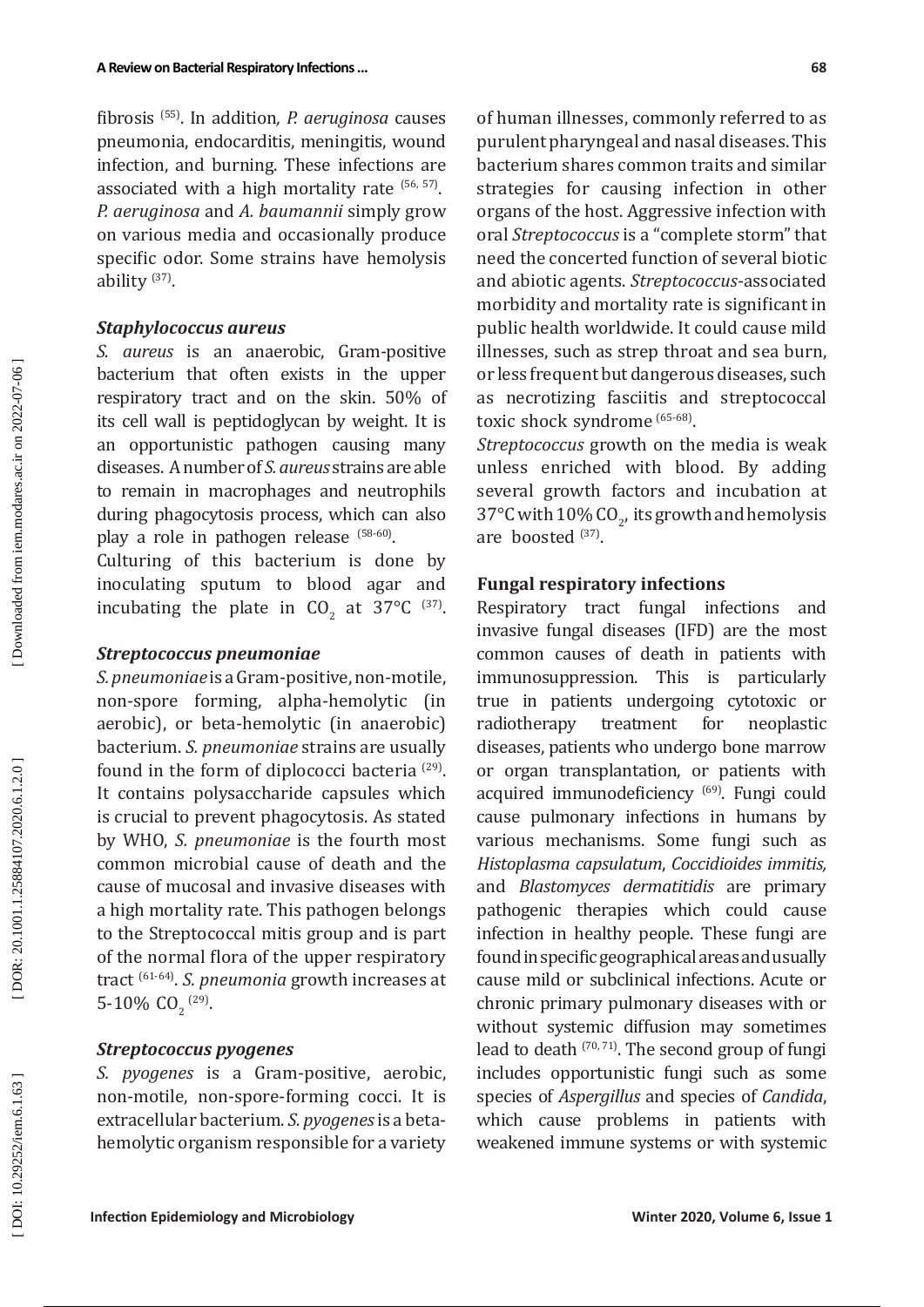or pulmonary disease. These fungi may appear to be saprophytes, called mycetoma, invading the organism and weaving them to destruction  $(72-74)$ . Breathing a certain amount of fungal mass could be the cause of a non-allergic toxic pulmonary reaction, such as pulmonary mycotoxicosis (75).

The most common fungus isolated from among *Candida* spp. (74.7%) is the fungus causing pulmonary candidiasis. Pulmonary candidiasis may be caused by primary bronchopneumonia or may be secondary that spreads through the blood flow. Primary *Candida* bronchopneumonia may occur in patients severely debilitated due<br>to tumorigenesis, neutropenic patients tumorigenesis, neutropenic patients with extensive chemotherapy, and very low birthweight infants <sup>(75)</sup>. Aspiration of infectious oral secretions in the bronchi and their dissection into pulmonary parenchyma are the main contributing factors to *Candida* bronchopneumonia. Secondary pulmonary candidiasis that spreads through the blood flow is a common pulmonary infection in neutropenic patients with diffused infection (70-72). The second most common fungus is *Aspergillus* (17.3%). The outbreak of pulmonary epithelial aspergillosis has been reported in immunosuppressed patients. Aspergillosis is a name encompassing a wide range of pulmonary diseases in different forms (72, 76).

# **Diagnosis**

The patient's history assists in recognizing specified risk factors and conditions associated with specific pathogens  $(77)$ . For example, depending on the stage, human immunodeficiency virus (HIV) infection would raise concern about infections caused by *S. pneumonia*, *M. tuberculosis*, *Pneumocystis carinii*, and other opportunistic pathogens, or in a patient with alcoholism history, *S. pneumoniae, K. pneumoniae*, or perhaps anaerobic bacteria could be suspected as the causes of pneumonia  $(77, 78)$ . Bacteria are recognized to entail primary infections or superinfections, which in most cases need a direct therapy. Respiratory tract infections respond to antibiotic treatment, although antibiotics misuse might often lead to resistance since respiratory tract infection is particularly widespread in middleincome countries. Monitoring the patterns of antimicrobial resistance in causative microorganisms is necessary not only to help physicians to treat cases requiring antibiotic therapy but also to regard the tendency of these infections  $(79)$ .

Unfortunately, for most pathogens, the best test does not yet exist. Identifying the cause of infection allows clinicians to choose proper therapy. These methods include sputum Gram staining and culturing, serological tests, antigen detection tests, blood cultures, and molecular techniques (80).

# **Microbiologic studies**

The specimen should be collected by a professional medical staff and transported directly to the lab for examination before any antibiotic therapy.

Monitoring the cytological state of the sputum should be done under a lowpower magnification before performing<br>bacteriological evaluations. For more bacteriological evaluations. For assessments, the infectious disease society of America/ American thoracic society (IDSA/ ATS) guidelines recommended performing complete liver function tests, chemistry panel, blood count, oxygen saturation, and HIV antibody screening  $^{(81)}$ .

# **Standard methods of detecting respiratory pathogens Culture**

Culturing is the most common method used for detecting bacteria causing respiratory infections. It is pursued by identification and antiprogram tests via different methods (82).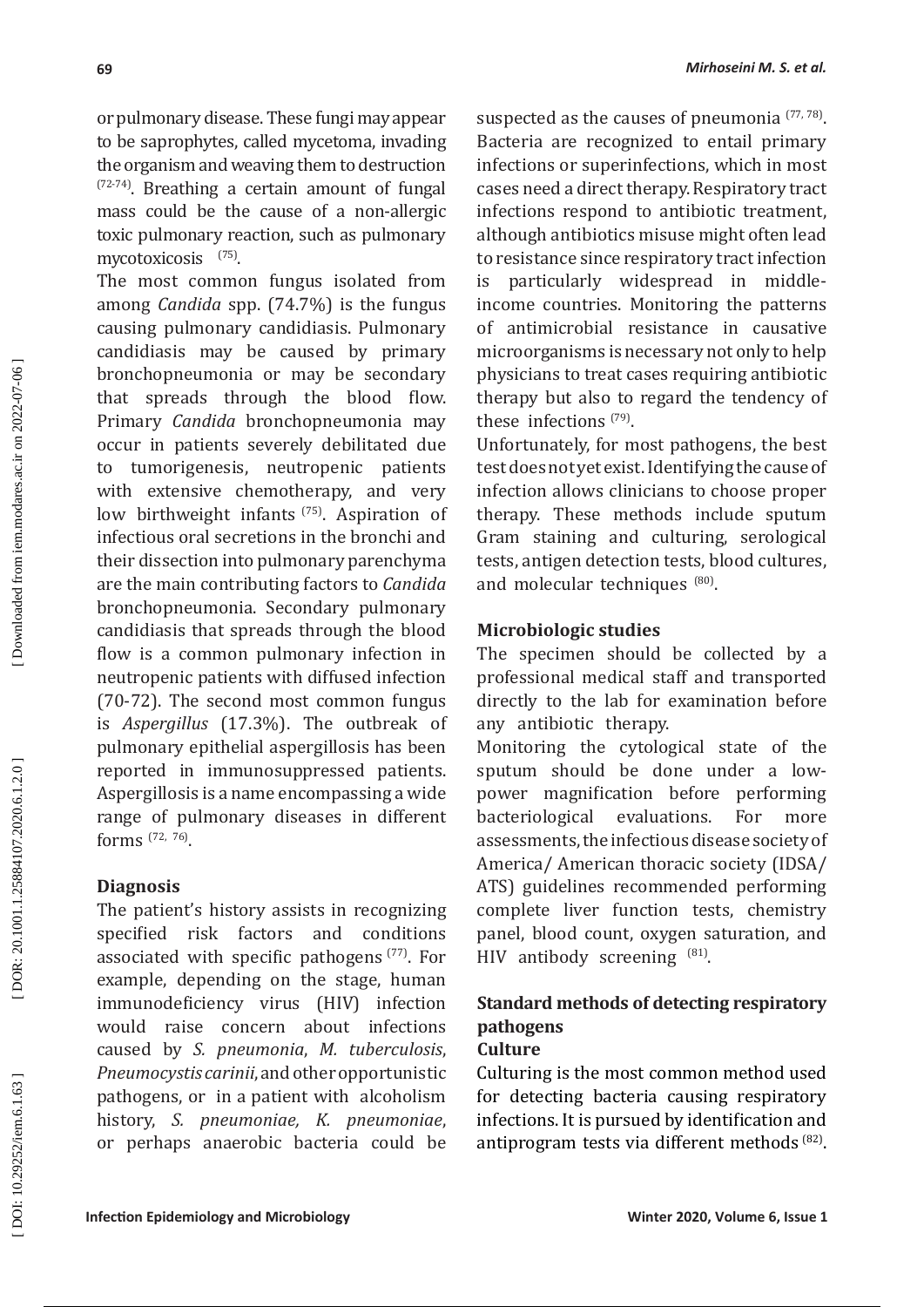When a sample is not specified by Gram stain or collected after antibiotic administration, bacterial culture can be insensitive. Bacterial culture is laborious and requires significant technical experience and takes 48–96 hrs if antibiogram testing is also performed; hence, it could be considered as insufficient for optimum patient care and ineffective for antimicrobial therapy (82-85).

#### **Serological Tests**

Serological testing is exclusively incentive for bacteria, especially for recognizing atypical bacteria (e.g. *M.pneumoniae*). Serological testing is not as clinically beneficial as PCR, with limited sensitivity and specificity as opposed to PCR (87,88). The clinical usefulness of serological tests is also limited because they need both acute and convalescent sera of a patient to recognize a four-fold rise in antibody titer (88).

### **Determining isolated species**

The determination of the desirable isolates is performed by standard microbiological tests, including Gram staining responses, morphological scrutiny of colonies, and a series of biochemical tests (89).

#### **Antibiotic susceptibility testing**

Antimicrobial sensitivity testing (antibiogram testing) was performed by the disc diffusion or Kirby-Bauer method. Antimicrobial agents used for the following tests on Mueller Hinton agar plates were as follows: cefuroxime, chloramphenicol, gentamicin, co-trimoxazole, erythromycin, ceftriaxone, penicillin, ceftazidime, amikacin, ampicillin, ciprofloxacin, aztreonam, cefoperazonesulbactam, cefepime, piperacillin-tazobactam, ticarcillin-clavulanic acid, and imipenem. The cultured plates were incubated at 37 °C for 24 hrs to determine the susceptibility or resistance of specimens  $(90,91)$ .

Gram-stained smears and culture are

of little importance; since in 25% of patients suffering from chronic obstructive pulmonary disease, bacterial colonization of the upper airway presents no symptoms <sup>(92)</sup>. In the next part, the molecular techniques assessing the DNA and RNA will be reviewed.

### **Polymerase Chain Reaction (PCR)**

Polymerase Chain Reaction (PCR) is a fast technique for *in vitro* amplification of specific DNA fragment by two oligonucleotide primers, which anneal to opposite strands in the flanking region of target DNA. The cycles involve repetitive denaturation, annealing of primers, and elongation or extension of fragments by DNA polymerase, resulting in the accumulation of a particular product exponentially <sup>(93,94)</sup>.

The basic protocol of PCR is as follows: at the beginning, the DNA template, primers, DNA polymerase, deoxyribonucleoside triphosphates (dNTPs), and Taq DNA polymerase are mixed. The solution is cycled repeatedly (commonly 30 times) at temperatures permitting denaturation, annealing, and extension. The product is then loaded on a suitable concentration of agarose gel and analyzed in terms of size and specificity <sup>(95)</sup>.

#### **Multiplex polymerase chain reaction**

The multiplex polymerase chain reaction is a kind of PCR, in which two or more target sequences are amplified using more than one pair of primers together in the same reaction mixture. The advantage of Multiplex PCR is the time and laboratory efforts' saving. The method was first described in 1988, and has been applied in several fields of DNA analysis such as gene deletion, polymorphism, mutation, and reverse-transcription (RT)- PCR (96,97) .

Efforts were made to increase sensitivity and specificity and to facilitate automation, which led to the appearance of several publications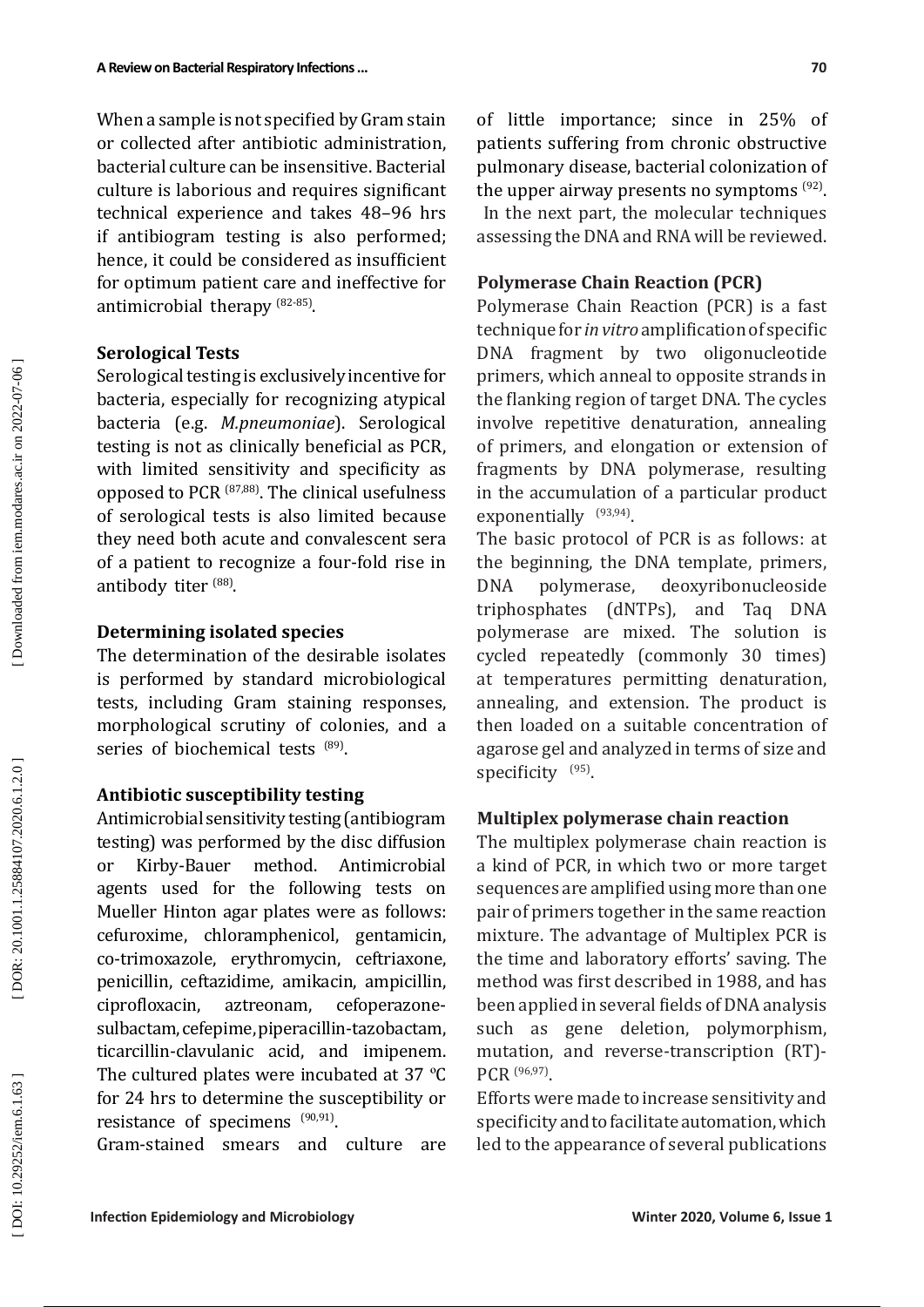on the use of multiplex PCR in the diagnosis of infectious agents, in particular those which target viral nucleic acids <sup>(98)</sup>.The change in other PCR components; including PCR buffer combinations, dNTPs, MgCl2, and enzyme; Multiplex PCR generally results in a substantial improvement in the sensitivity and/or specificity of the test by using concentrations higher than those used in most uniplex PCRs <sup>(99)</sup>.

In multiplex PCR, one of the most critical parameters is the Annealing temperature. Though many single loci could be explicitly amplified at 56–60 ° C, it has been proven that in multiplex mixtures, annealing temperature needs to be lowered by 4–6°C to co-amplify the loci. A problem that is faced during running a multiplex PCR happens when the more effectively amplified loci show an adverse effect on the amplification of less effectively amplified loci. This is because of restricted availability of DNA polymerase<br>enzyme and deoxynucleotides (99,100) enzyme and deoxynucleotides Optimization of parameters can, however, provide a simple approach for some of the typical PCR multiplex problems (such as fake amplification products, undesirable or no amplification of specific target sequences and challenges in procreating those results)  $(96,100)$ . With the increase in the number of bacterial agents detectable by PCR, it would be beneficial for practical purposes to simultaneously diagnose multiple agents which cause similar clinical syndromes and/ or share similar epidemiological factors <sup>(101)</sup>.

# **New approaches for diagnosing respiratory infections**

Regarding the early diagnosis of pneumonia, Britain, European, and US standard guidelines stated that there is a need for new tests and strategies to identify bacteria, causing respiratory infections, via molecular techniques rather than the gold standard culture method <sup>(102)</sup>. Table 1 demonstrates common methods available for diagnosis of bacterial respiratory infections as stated by CDC (Center for Disease Control and Prevention). Multiparametric molecular diagnostic tests are a new approach for identifying causative agents of complex infections such as RTI . In the following section, the most recent and widely used multiparametric molecular diagnostics tests currently used for RTI were introduced.

### **Real-time PCR**

The real-time PCR is considered as a sensitive, specific, and rapid detection method. In this method, post-PCR manipulations have been eliminated, and decrease the contamination risk. Another advantage of using real-time PCR to measure gene expression is its sensitivity, which means that it could even detect a single copy of the transcript in question  $(103)$ .

Two general methods of real-time PCR were presented as follows:

1. The first technique is the use of SYBR green which could be added to a color PCR mixture and bound to DNA to generate the fluorescent signal. SYBR green is cheaper and easier to use. This technique reports the total amount of double-stranded DNA available during PCR at any time. During each cycle of real-time PCR, the fluorescent signal is increased more and more by doublestranded DNAs binding to SYBR green.

2. Another technique is the use of a reporter probe that binds to the PCR products to generate a fluorescent signal, which is more common to use. This technique is known as the TaqMan 5' nuclease assay. The probe used in this process is called reporter because it indicates the product in question. This method is less prone to errors resulting from incorrect connections, such as primer dimers <sup>(104,105)</sup>.

The respiratory MWSR-GENE® kits are ready-to-use molecular kits to detect

DOR: 20.1001.1.25884107.2020.6.1.2.0]

Downloaded from iem.modares.ac.ir on 2022-07-06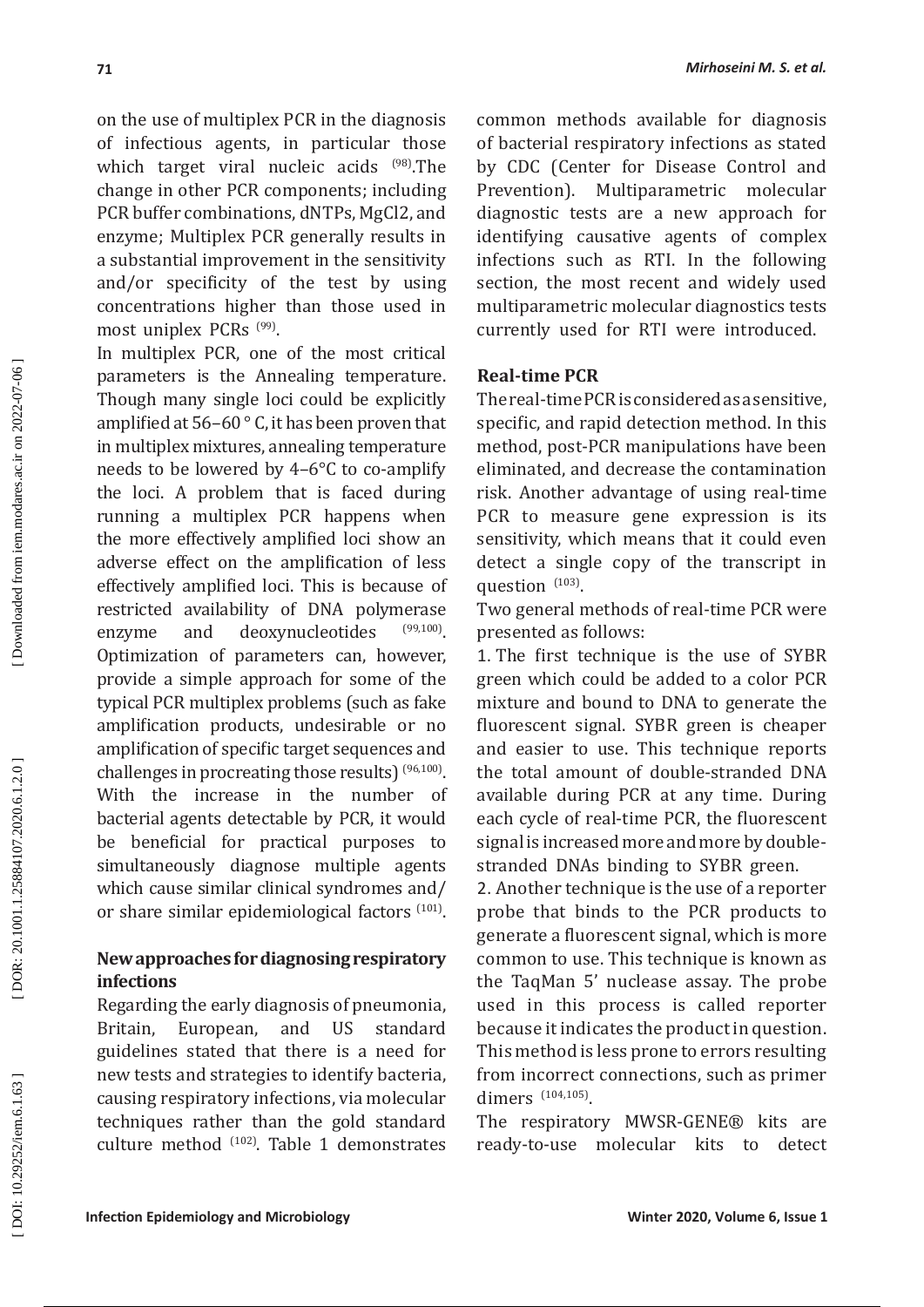causative agents of the respiratory infection by multiplex real-time PCR, which can detect 35 causative agents of respiratory infections in just 1.5 hours, separately. This test is only available in the USA. This method uses modular multiplex TaqMan® technology  $(106, 107)$ <sub>.</sub>

#### **PCR microarray technology**

A DNA microarray (also known as a DNA chip) consists of a collection of DNA oligonucleotides attached on a slide. Microarrays have been extensively used in infectious disease research and have helped us better understand environmental responses and overall gene expression in microorganisms. So far, much research has been done on infectious agents, and microarrays of some species have been designed. Multiplex PCR along with amplified PCR hybridization linked to specific probes in a microarray chip, is a multiparametric technology to diagnose bacteria causing the infection  $^{(104,108)}$ .

The Respiratory Multiplex Array is used to detect 22 respiratory pathogens simultaneously in people suffering from the respiratory tract infection. The capability of determining up to fifteen respiratory viruses and seven respiratory bacteria in one sample provides a detailed patient profile for clinicians and allows them to make more effective and rapid therapeutic decisions. The respiratory multiplex array is based on multiplex PCR, microarray hybridization, and chemiluminescence detection by the Evidence Investigator analyzer. This array could  $simultaneously run 54 samples in five hrs  $(102)$ .$ 

#### **PCR Mass Spectrometry**

Mass spectrometry (MS) examines the mass-to-charge ratio of molecules using electric and magnetic fields. One of the new techniques based on MS is MassTag PCR  $^{(109)}$ . MassTag PCR is a combination of multiplex

PCR with different MS technologies to identify a broad range of infectious agents. The difference with conventional PCR is that the primers used for MassTag PCR are identified with MassCodes. This method uses several primers instead of a single pair of primers, converting it into a multiplex system. Unlike the conventional multiplex PCR, more than 15 pairs of primers could be used in this method. The DNAs of all primer panel agents are amplified. Each amplified product has its own specific MassCodes. Then the PCR product is purified to eliminate the remaining primers and other impurities. Specific PCR products emit light due to chemical bonding between the nucleic acid and the primers. Since MassCodes are released from PCR products, they are identified by mass spectrometry. The existence of specific MassCode represents the presence of a particular pathogen  $(104, 110)$ . The PLEX-ID system is based on Electrospray Ionization MS (ESI-MS), which make it possible to diagnose and characterize a wide range of respiratory bacteria and viruses without focusing on the determination of each pathogen, separately <sup>(102)</sup>.

#### **Luminex platforms**

The Luminex xTAG platforms are based on the use of liquid-phase array technology to amplify multiplex real-time PCR. The first FDA-approved multiple tests was the xTAG RVP method used to detect respiratory tract viruses. Protocols include nucleic acid extraction, multiplex real-time PCR, singlearray hybridization, and detection in the Luminex  $100/200$  or Magpix  $^{(111)}$ .

Two commercial kits, including Resplex I and II (Qiagen), were designed to detect bacterial and viral RTIs. The Resplex I kit is used to identify one virus and six bacteria, and the Resplex II kit is specifically designed to determine  $13$  viruses  $(107)$ .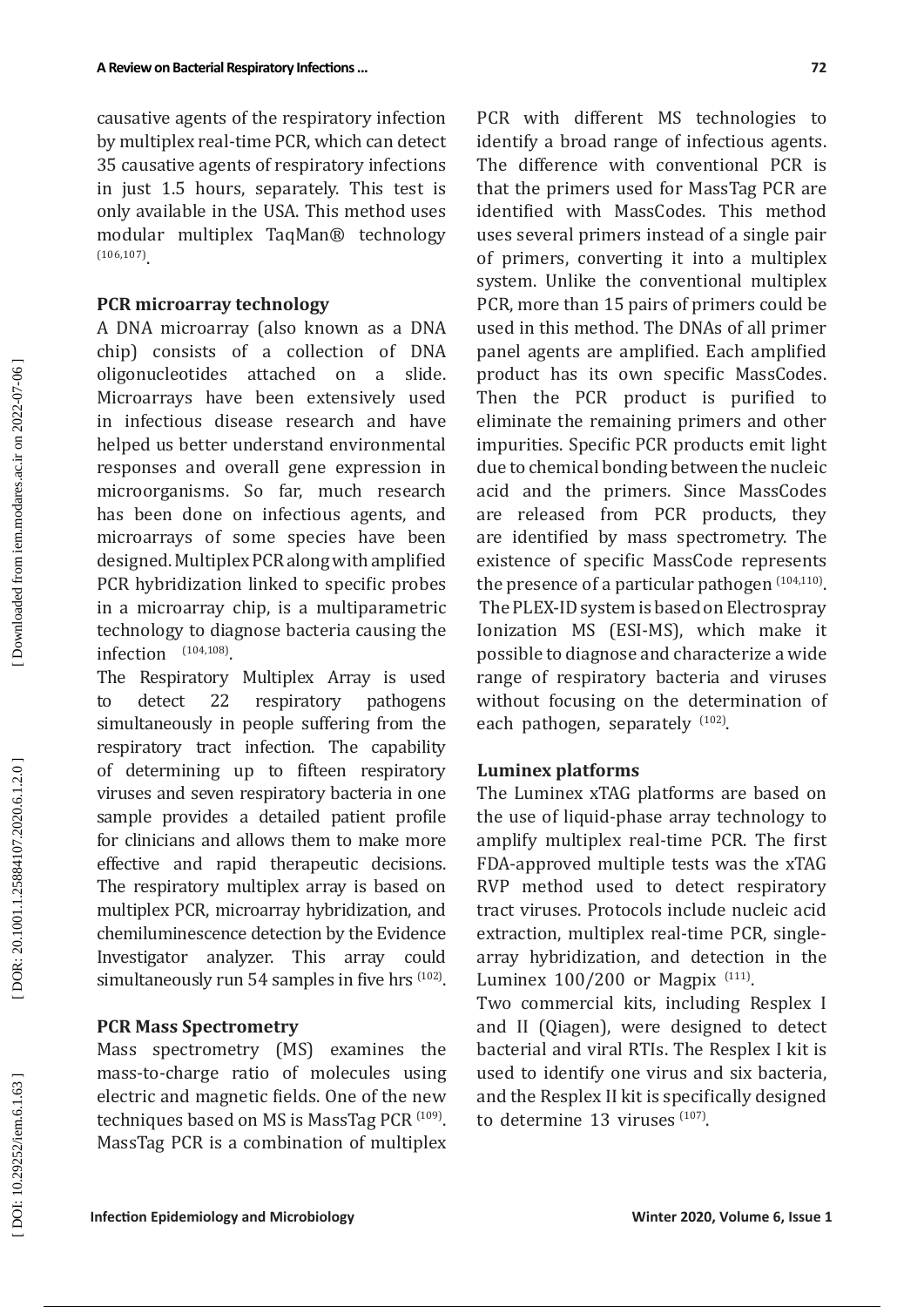### **Respifinder SMART 22**

The Respifinder SMART 22 is a multiplex real-time PCR used for the simultaneous determination of 22 respiratory pathogens (18 viral and four bacterial agents of RTI) within 2.5 hrs. The sensitivity and specificity of this technique is the same as monoplex real-time PCR. Smartfinder diagnostic technology is a multiplex-based probeamplified real-time PCR that hybridizes two probes specific to each target into cDNA; thus, in LightCycler 480 or the Rotor gene Q / 3000/6000 (Qiagen / Corbett), real-time systems are analyzed  $^{(112)}$ .

# **Film array technology**

The basis of the Filmarray system (Biofire Diagnostics) is a nested RT-PCR, pursued by a multiplex PCR based on its melting curve. The technology is highly sensitive and used to identify three bacteria and 17 viruses of respiratory infections (113,114) .

# **Future Perspectives**

Nucleic acid amplification tests (NAATs) are developed in laboratories to detect respiratory infections agents. In addition to their excellent performance (NAATs) because of their multiplex ability, accuracy, and specificity, they provide all the information needed for clinical decision making in the shortest time. They are performed with increasing complexity and high cost and require skilled personnel.

# **Discussion**

The frequent microbial agents causing respiratory infection were reviewed in current study, and the techniques using in laboratory to identify them were briefly explained.

Given the value of rapid and precise identification of pathogens in respiratory infections, the use of an efficient method that could accurately and precisely identify them is one of the necessities of laboratories. In many countries, the use of molecular methods for detection of pathogens and determining their antibiotic resistance in medical microbiology laboratories is increasing. Molecular techniques have high sensitivity and specificity and could help identify bacterial or viral agents, simultaneously <sup>(1)</sup>.

PCR is a fast and sensitive reaction used to diagnose even minimal amounts of DNA as an indicator of the presence of a microorganism. This method is more responsive and precise than other approaches and needs no bacterial viability in the test sample. On the other hand, in infectious patients, the rapid detection of the pathogen is of importance because sometimes if left untreated, the patient would die or develop an irreversible complication in less than 12 hours  $(10, 115)$ .

Although the results of some research indicate that advanced diagnostic methods are more cost-effective, the imposition of expensive costs in Iran has limited the use of advanced PCR methods. For this reason, many efforts are underway to design a cheap and rapid method that, in the first step, could prove the existence of a wide range of organisms and, in the second step, could identify them, specifically <sup>(116)</sup>.

One of the types of PCR methods is the multiplex PCR method, which has attracted much attention for a rapid and simultaneous detection of infectious agents, including bacterial agents of respiratory infections. This method could act as a suitable complementary technique; particularly when the results of staining, culture, and serological identification methods are vague  $(117, 118)$ .

Although determination of the viral respiratory infection most of the time relied on real-time PCR; culture is the gold standard for a definite detection of bacterial respiratory infections. Unfortunately this procedure is affected by antibiotic treatment,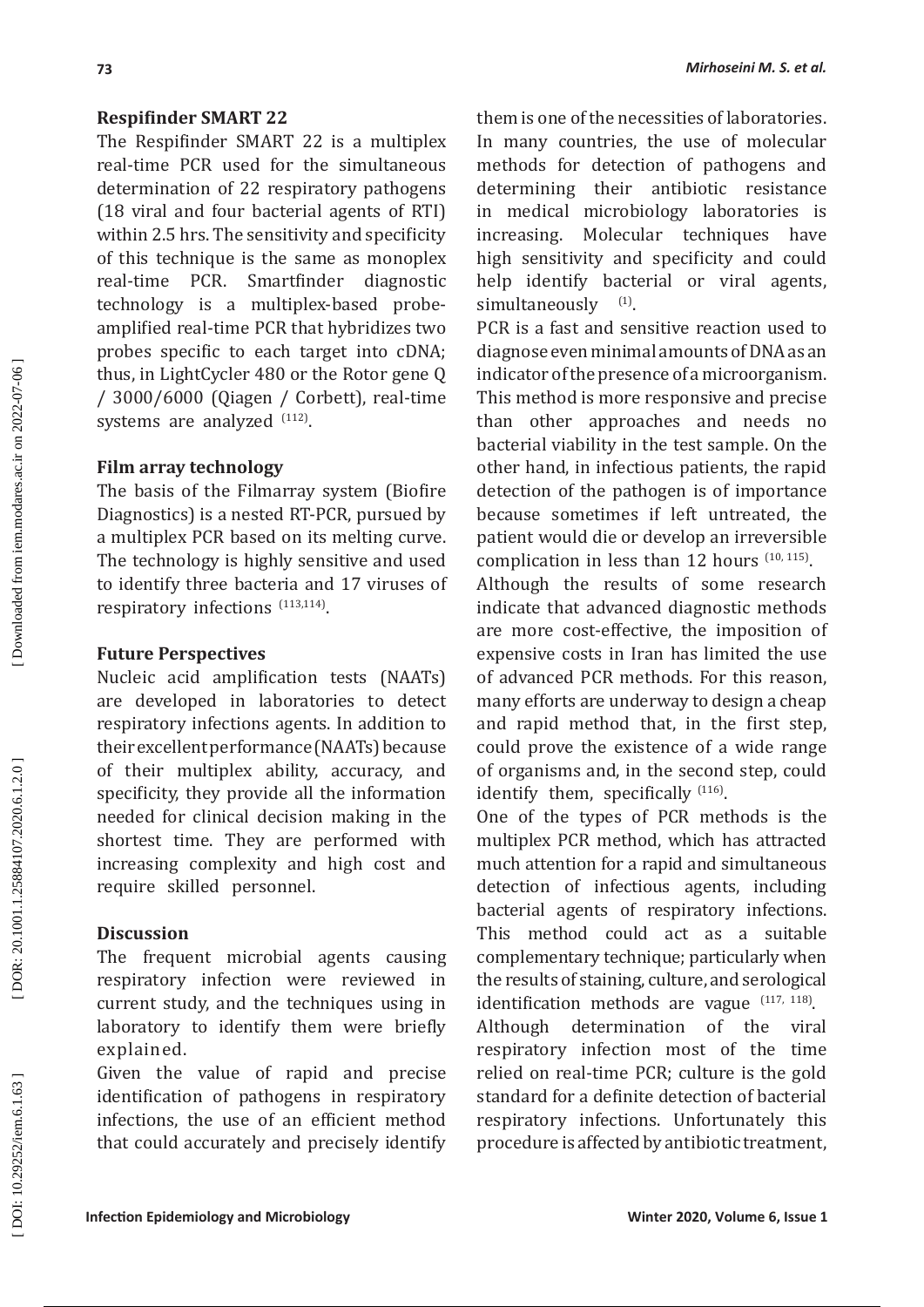and the way of transferring the specimen could cause bacterial death (96). In addition, this procedure is time-consuming, especially in the case of hard-growing bacteria, while the patient may have no chance to survive. In this regard, the molecular methods can provide good and reliable results; however, the labor- consuming and high expenses are the challenge that we faced when using the molecular methods in everyday laboratory activity. For instance, by sketching different primers, researchers expand a PCR method to identify bacteria causing respiratory infection, but the diagnosis of a bacterium is not necessary for a patient. Hence, the introduction of a multiplex PCR method that could cover the least number of common bacteria is of interest (119,120).

In respiratory specimens due to high microbial load, the use of primers with

low specificity could lead to false-positive results. Therefore, PCR reaction with primers designed from conserved regions could not provide exact results. Hence, in this research, specific primers were used to prevent undesirable responses in performing multiplex PCR  $(11,121,122)$ . In this particular technique, choosing the right target genes to amplify is crucial and can affect the specificity of the test  $(10,123)$ .

#### **Conclusion**

Convenience, simplicity, and low time needed for performing molecular methods are principal advantages for simultaneous diagnosis of aforementioned pathogens<br>causing respiratory infections. These causing respiratory infections. These methods provide better specificity and sensitivity than other currently available biochemical methods in terms of cost and

**Table 1)** Molecular Laboratory Methods for the Diagnosis of Respiratory Infection Bacteria Based on CDC Protocols (https://www.cdc.gov/laboratory/specimen-submission/cdc-lab-tests.pdf).

| <b>Name</b>                | <b>Method of Diagnosis</b>                    |
|----------------------------|-----------------------------------------------|
| Mycoplasma pneumoniae      | Real time PCR                                 |
| Bordetella pertussis       | Enzyme-linked immunosorbent assay             |
| Bordetella parapertussis   | Enzyme-linked immunosorbent assay             |
| Haemophilus influenzae     | Sequence based identification                 |
| Staphylococcus aureus      | 16S Sequencing, MALDI-TOF, phenotypic testing |
| Streptococcus pneumoniae   | Phenotypic testing, molecular testing         |
| Streptococcus pyogenes     | Phenotypic testing, molecular testing         |
| Klebsiella pneumoniae      | PNA-based assay, PNA-based assay, fish        |
| Pseudomonas aeruginosa     | PNA-based assay, fish                         |
| <b>Nocardia</b>            | MALDI-TOF, 16S sequencing                     |
| Moraxella catarrhalis      | MALDI-TOF, 16S sequencing                     |
| Mycobacterium tuberculosis | TMA, 16S sequencing, MALDI-TOF                |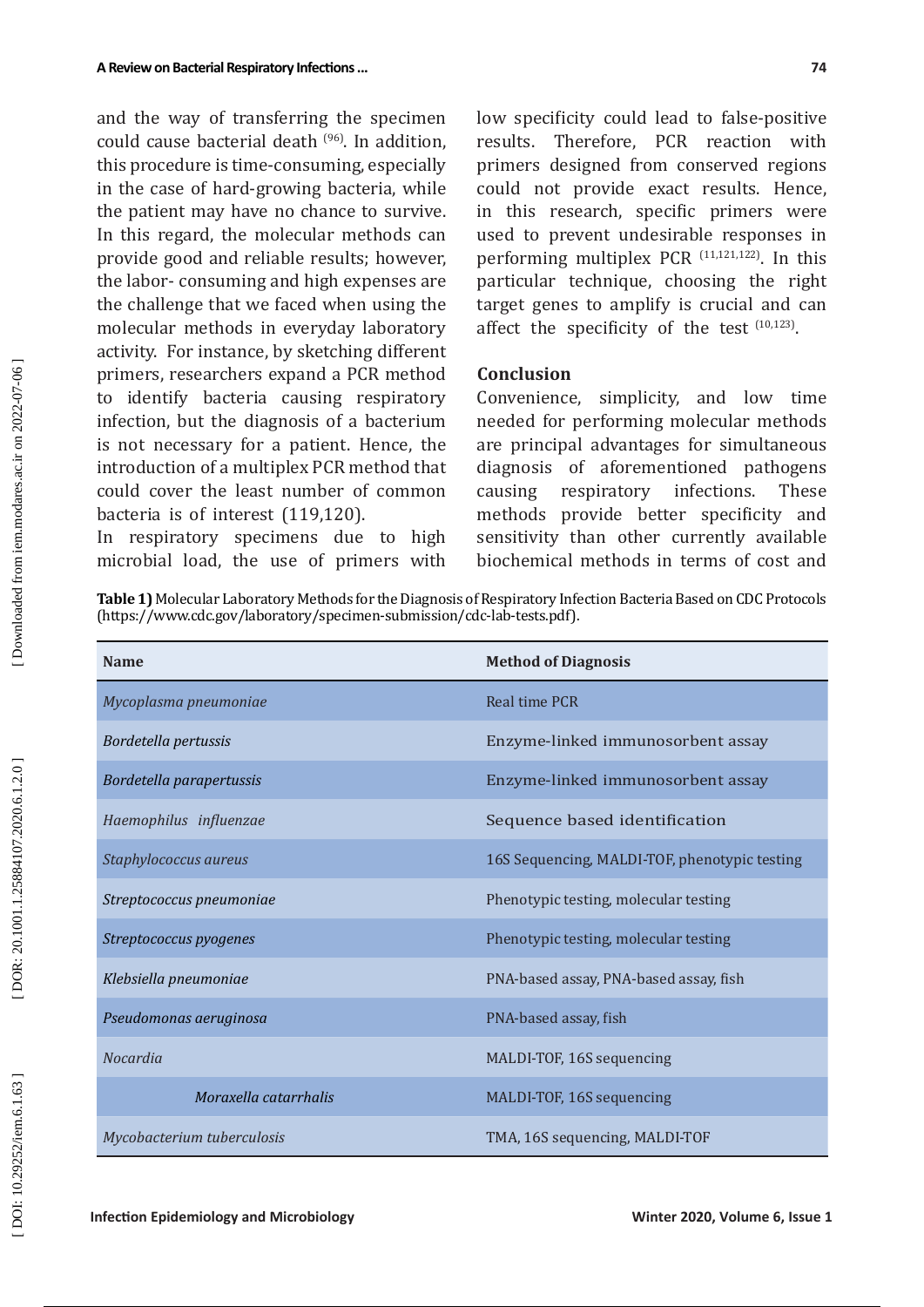manpower in addition to reducing the risk of staff contamination and the spread of infection in laboratories. Therefore, these methods could also be used to detect these agents in clinical specimens. In fact, this study was an introduction to the application of this procedure for clinical specimens.

**Acknowledgments:** The team conducting this study would like to thank the staff of the Laboratory of Central Tehran Branch, Islamic Azad University.

**Ethical Permissions:** Not applicable.

**Conflict of Interests :**The authors declare no conflict of interest .

**Authors' Contribution:** MSM and AA: Design conception/Data collection/Literature review; KH, PN, DR and NF: Data collection/Review; NAM: Editing/Critical review/Corresponding author).

**Fundings :**The researchers did not receive any grant.

# **References**

- 1. Gadsby N, McHugh M, Russell C, Mark H, Morris AC, Laurenson I, et al. Development of two real-time multiplex PCR assays for the detection and quantification of eight key bacterial pathogens in lower respiratory tract infections. Clinical microbiology and infection. 2015;21(8):788. e1-. e13.
- 2 . Rami A, Kazemi-Lomedasht F, Pourshafie MR. Development of a Multiplex PCR for Detection of Common Causative Agent of Respiratory Tract Infections Include Streptococcus Pneumonia, Staphylococcus Aureus, KlebsiellaPneumonia and Mycobacterium<br>Tuberculosis. Maiallah-i pizishki-i Tuberculosis. Majallah-i pizishki-i Danishgah-i Ulum-i Pizishki va Khadamat-i Bihdashti-i Darmani-i Tabriz. 2014;36(4):56.
- 3 . Malani PN. Mandell, Douglas, and Bennett's principles and practice of infectious diseases. JAMA. 2010;304(18:(2067-71.
- 4 . FAO W. Probiotics in food: health and

nutritional properties and guidelines for evaluation. FAO Food Nutr Pap. 2006;85:2.

- 5 . Lopez AD, Mathers CD, Ezzati M, Jamison DT, Murray CJ. Global and regional burden of disease and risk factors ,2001 :systematic analysis of population health data. The Lancet. 2006;367(9524):1747-57.
- 6 . Al-Marzooq F, Imad M, How S, Kuan Y. Development of multiplex realtime PCR for the rapid detection of five bacterial causes of community<br>acquired pneumonia. Trop Biomed. acquired pneumonia. 2011;28(3):545-56.
- 7. Woodhead M. Community-acquired pneumonia in Europe: causative pathogens and resistance patterns. European Respiratory Journal. 2002; 20(36 suppl):20s-7s.
- 8 . Vinderola G, Capellini B, Villarreal F, Suárez V, Quiberoni A, Reinheimer J. Usefulness of a set of simple in vitro tests for the screening and identification of probiotic candidate strains for dairy use. LWT-Food Science and Technology. 2008;41(9):1678-88.
- 9 . Mustafa M, Al-Marzooq F, How S, Kuan Y, Ng T. The use of multiplex realtime PCR improves the detection of the bacterial etiology of community acquired pneumonia. Trop Biomed. 2011;28(3):531-44.
- 10 . Strålin K, Bäckman A, Holmberg H, Fredlund H, Olcén P. Design of a multiplex PCR for Streptococcus pneumoniae, Haemophilus influenzae, Mycoplasma pneumoniae and Chlamydophila pneumoniae to be used on sputum samples. Apmis. 2005;113(2):99-111.
- 11. Kais M, Spindler C, Kalin M, Ortqvist Å, Giske CG, Quantitative detection of Streptococcus pneumoniae, Haemophilus influenzae ,and Moraxella catarrhalis in lower respiratory tract samples by real-time PCR. Diagnostic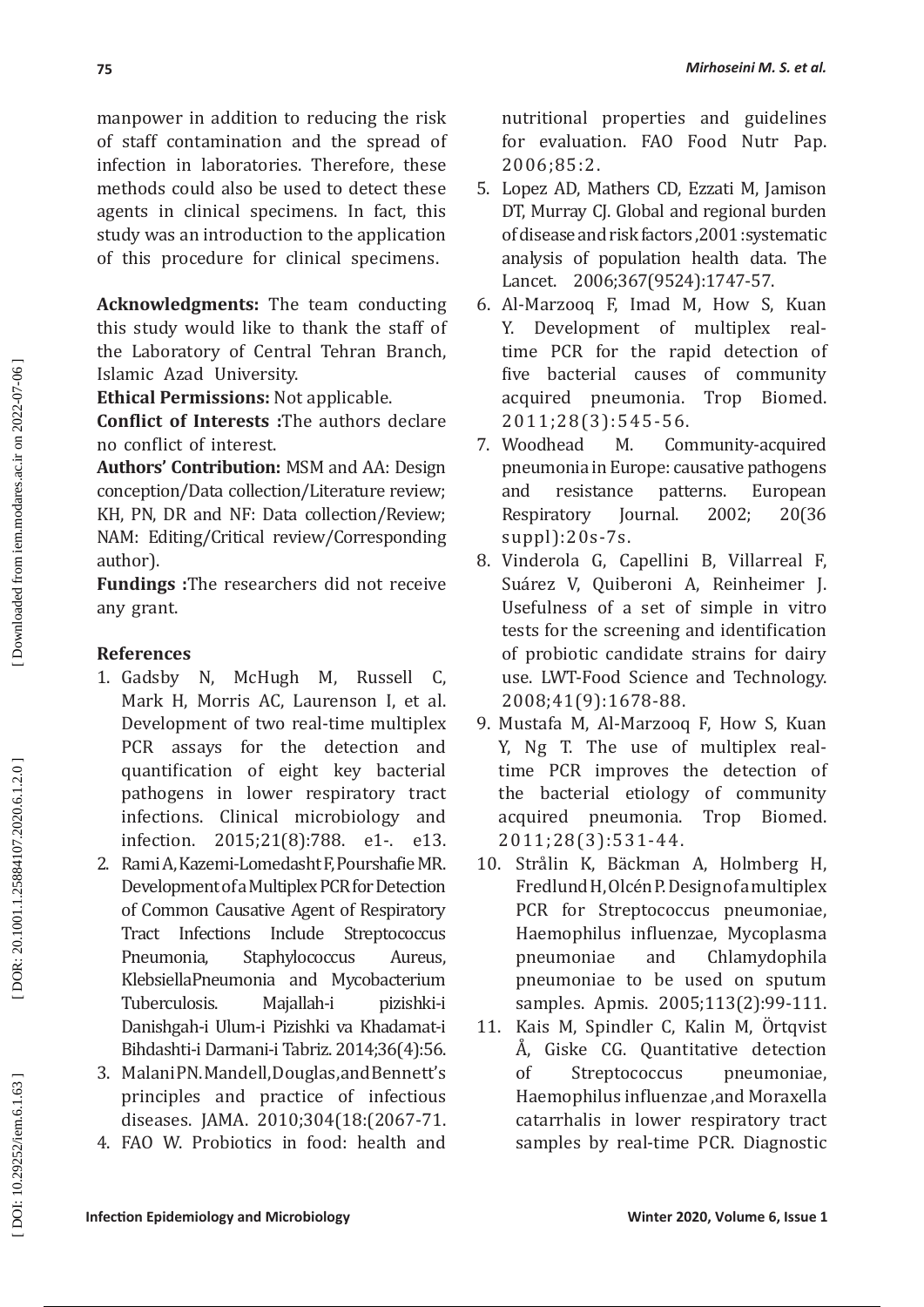microbiology and infectious disease. 2006;55(3):169-78.

- 12 . Mohd Ali M, Foo P, Hassan M, Maning N, Hussin A, Syed Ahmad Yunus S. Development and validation of TaqMan real-time PCR for the detection of Burkholderia pseudomallei isolates from Malaysia. Tropical Biomedicine. 2019;36(2):379-89.
- 13 . Johansson N, Kalin M, Tiveljung-Lindell A, Giske CG, Hedlund J. Etiology of community-acquired pneumonia: increased microbiological yield with new diagnostic methods. Clinical Infectious Diseases. 2010;50(2):202-9.
- 14 . Weber DJ, Rutala WA, Sickbert-Bennett EE, Samsa GP, Brown V, Niederman MS. Microbiology of ventilator–associated pneumonia compared with that of hospital-acquired pneumonia. Infection<br>Control & Hospital Epidemiology. Control & Hospital 2007;28(7):825-31.
- 15 . Jenney AW, Clements A, Farn JL, Wijburg OL, McGlinchey A, Spelman DW, et al. Seroepidemiology of Klebsiella pneumoniae in an Australian Tertiary Hospital and its implications for vaccine development. Journal of clinical microbiology. 2006;44(1):102-7.
- 16 . Hageman JC, Uyeki TM, Francis JS, Jernigan DB, Wheeler JG, Bridges CB, et al. Severe community-acquired pneumonia due to Staphylococcus aureus, 2003–04 influenza season. Emerging infectious diseases. 2006;12(6):894.
- 17 . Rosenthal VD, Maki DG, Salomao R, Moreno CA, Mehta Y, Higuera F, et al. Device-associated nosocomial infections in 55 intensive care units of 8 developing countries. Annals of internal medicine. 2006;145(8):582-91 .
- 18. Chawla R. . Epidemiology, etiology, and diagnosis of hospital-acquired pneumonia and ventilator-associated

pneumonia in Asian countries. American journal of infection control. 2008;36(4):S93-S100.

- 19 . Merchant M, Karnad D, Kanbur A. Incidence ofnosocomial pneumonia in a medical intensive care unit and general medical ward patients in a public hospital in Bombay, India. Journal of Hospital Infection. 1998;39(2):143-8.
- 20 . Kunze N, Moerer O, Steinmetz N, Schulze MH, Quintel M, Perl T. Pointof-care multiplex PCR promises short turnaround times for microbial testing in hospital-acquired pneumonia–an observational pilot study in critical ill patients. Annals of clinical microbiology and antimicrobials. 2015;14(1):33.
- 21 . Ginevra C, Barranger C, Ros A, Mory O, Stephan J-L, Freymuth F, et al. Development and evaluation of Chlamylege, a new commercial test<br>allowing simultaneous detection simultaneous detection and identification of Legionella, Chlamydophila pneumoniae, and Mycoplasma pneumoniae in clinical respiratory specimens by multiplex PCR. Journal of clinical microbiology. 2005;43(7):3247-54.
- 22 . Anbazhagan D, Mui WS, Mansor M, Yan GOS, Yusof MY, Sekaran SD. Development of conventional and real-time multiplex PCR assays for the detection of nosocomial pathogens. Brazilian Journal of Microbiology. 2011;42(2):448-58.
- 23 . Gorbalenya AE. Severe acute respiratory syndrome-related coronavirus–The species and its viruses, a statement of the Coronavirus Study Group. BioRxiv. 2020.
- 24 . Chen Y, Liu Q, Guo D. Emerging coronaviruses: genome structure, replication, and pathogenesis. Journal of medical virology. 2020;92(4):418- 23.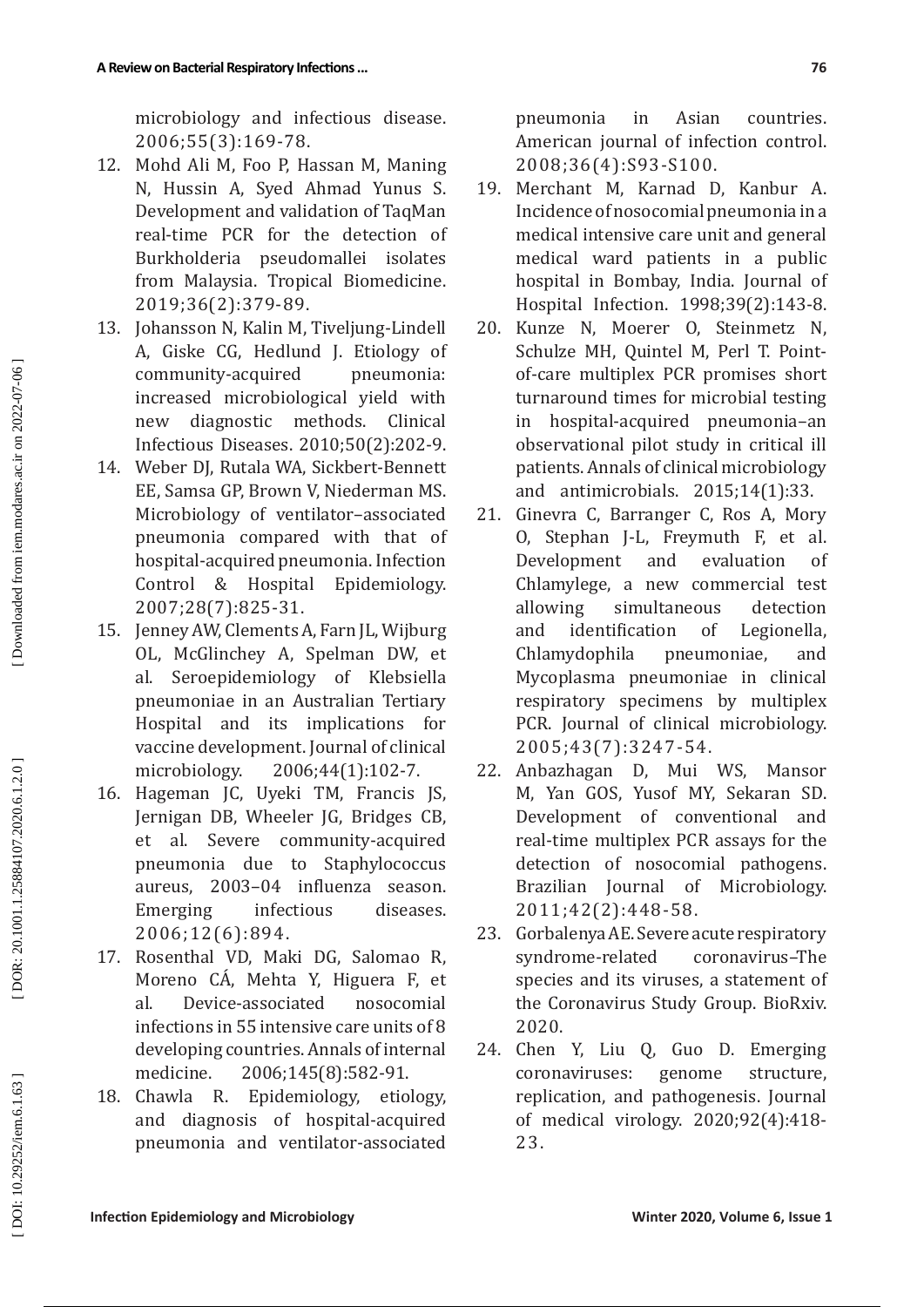- 25 . Wang C, Horby PW, Hayden FG, Gao GF. A novel coronavirus outbreak of global health concern. The Lancet. 2020;395(10223):470-3.
- 26 . Zhao Y, Zhao Z, Wang Y, Zhou Y, Ma Y, Zuo W. Single-cell RNA expression profiling of ACE2, the putative receptor of Wuhan 2019-nCov. BioRxiv. 2020.
- 27 . Wu F, Zhao S, Yu B, Chen Y-M, Wang W, Song Z-G, et al. A new coronavirus associated with human respiratory disease in China. Nature. 2020;579(7798):265-9.
- 28 . Zhou P, Yang X-L, Wang X-G, Hu B, Zhang L, Zhang W, et al. A pneumonia outbreak associated with a new coronavirus of probable bat origin. nature. 2020;579(7798):270-3.
- 29 . Gaunt ER, Hardie A, Claas EC, Simmonds P, Templeton KE. Epidemiology and clinical presentations of the four human coronaviruses 229E, HKU1, NL63, and OC43 detected over 3 years using a novel multiplex real-time PCR method. Journal of clinical microbiology. 2010;48(8):2940-7.
- 30 . Wu Y-C, Chen C-S, Chan Y-J. Overview of the 2019 novel coronavirus (2019 nCoV): the pathogen of severe specific contagious pneumonia (SSCP). J Chin Med Assoc. 2020;10.
- 31 . Hemmersbach-Miller M, Catania J, Saullo JL. Updates on Nocardia Skin and Soft Tissue Infections in Solid Organ<br>Transplantation. Current infectious Current infectious disease reports. 2019;21(8):27.
- 32 . Dhakal D, Rayamajhi V, Mishra R, Sohng IK. Bioactive molecules from Nocardia: diversity, bioactivities and biosynthesis. Journal of industrial microbiology & biotechnology. 2019;46(3-4:(385-407.
- 33 . Antunes L, Visca P, Towner KJ. Acinetobacter baumannii: evolution of a global pathogen. Pathogens and disease. 2014;71(3):292-301.
- 34 . Chevalier FL, Cascioferro A, Majlessi L, Herrmann JL, Brosch R. Mycobacterium tuberculosis evolutionary pathogenesis and its putative impact on drug<br>development. Future microbiology. development. 2014;9(8):969-85.
- 35 . Kim J, Kim Y, Yang C. Latest Comprehensive Knowledge of the Crosstalk between TLR Signaling and 1 Mycobacteria and the Antigens Driving the Process. Journal of microbiology
- and biotechnology. 2019.<br>Banuls A-L, Sanou A, 36. Banuls . Banuls A-L, Sanou A, Van Anh Mycobacterium tuberculosis: ecology and evolution of a human bacterium. Journal of medical microbiology. 2015;64(11):1261-9.
- 37 . Jawetz E, Melnick JL, Adelberg EA. Jawetz, Melnick & Adelberg's medical microbiology: Appleton & Lange; 1995.<br>Thisyakorn U. Tantawichien T.
- 38 . Thisyakorn U, Tantawichien T, Thisyakorn C, Buchy P. Pertussis in the Association of Southeast Asian Nations: Epidemiology and Challenges. International Journal of Infectious Diseases. 2019.
- 39 . Markey K, Asokanathan C, Feavers I. Assays for Determining Pertussis Toxin Activity in Acellular Pertussis Vaccines. Toxins. 2019;11(7):417.
- 40 . Scanlon K, Skerry C, Carbonetti N. Association of pertussis toxin with severe pertussis disease. Toxins. 2019;11(7):373.
- 41 . Kapil P, Merkel TJ. Pertussis vaccines and protective immunity. Current opinion in immunology. 2019;59:72-8.
- 42 . Gorgojo J, Scharrig E, Gómez RM, Harvill ET, Rodríguez ME. Bordetella parapertussis circumvents neutrophil extracellular bactericidal mechanisms. PloS one. 2017;12(1):e0169936.
- 43 . Waites KB, Xiao L, Liu Y, Balish MF, Atkinson TP. Mycoplasma pneumoniae from the respiratory tract and beyond.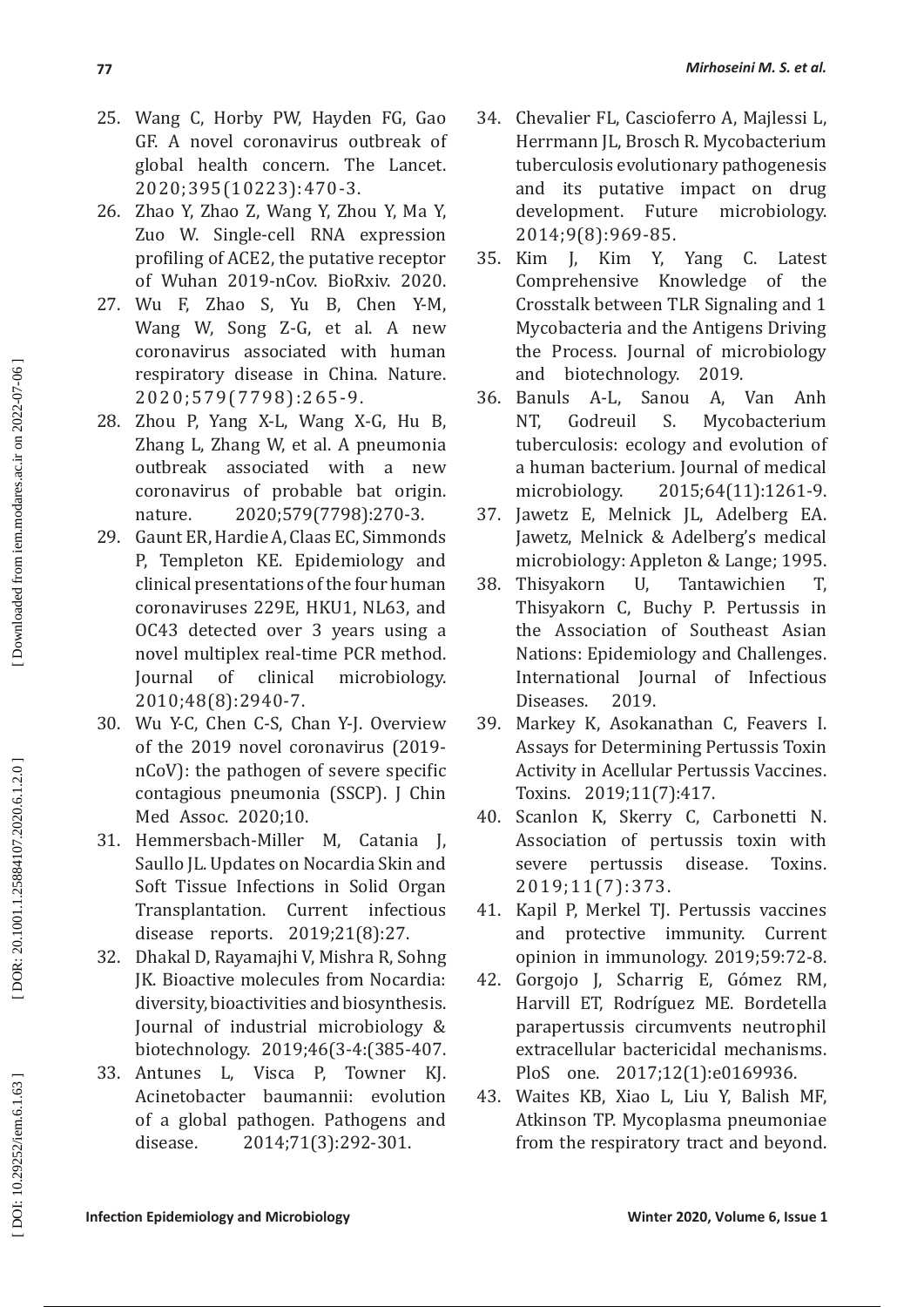Clinical microbiology reviews. 2017;30(3):747-809.

- 44 . Van Eldere J, Slack MP, Ladhani S, Cripps AW. Non-typeable Haemophilus<br>influenzae. an under-recognised an under-recognised<br>The Lancet infectious pathogen. The Lancet diseases. 2014;14(12):1281-92.
- 45 . SLACK MP, AZZOPARDI HJ, HARGREAVES RM, RAMSAY ME. Enhanced surveillance of invasive Haemophilus influenzae disease in England, 1990 to 1996: impact of conjugate vaccines. The Pediatric infectious disease journal. 1998;17(9):S204-S7.
- 46 . Ahearn CP, Gallo MC, Murphy TF. Insights on persistent airway infection<br>by non-typeable Haemophilus by non-typeable influenzae in chronic obstructive disease. Pathogens and disease. 2017;75(4):ftx042.
- 47 . Lee C-R, Lee JH, Park KS, Jeon JH, Kim YB, Cha C-J, et al. Antimicrobial resistance of hypervirulent Klebsiella pneumoniae:<br>epidemiology, hypervirulencehypervirulenceassociated determinants, and resistance mechanisms. Frontiers in cellular and
- infection microbiology. 2017;7:483. 48 . Candan ED, Aksöz N. Klebsiella pneumoniae: characteristics of carbapenem resistance and virulence<br>factors. Acta Biochimica Polonica. factors. Acta Biochimica Polonica. 2015;62(4).
- 49 . Hassan F. Molecular mechanisms of moraxella catarrhalis-induced otitis media. Current allergy and asthma reports. 2013;13(5):512-7.
- 50 . Ren D, Pichichero ME. Vaccine targets against Moraxella catarrhalis. Expert opinion on therapeutic targets. 2016;20(1):19-33 .
- 51 . Blakeway LV, Tan A, Peak IR, Seib KL. Virulence determinants of Moraxella catarrhalis: distribution and considerations for vaccine development. Microbiology. 2017;163(10):1371-84.
- 52 . Perez AC, Murphy TF. A Moraxella catarrhalis vaccine to protect against<br>otitis media and exacerbations otitis media and exacerbations<br>of COPD: an update on current of COPD: an update on current<br>progress and challenges. Human progress and challenges. Human<br>vaccines & immunotherapeutics. vaccines & immunotherapeutics. 2017;13(10):2322-31.
- 53 . Antunes L, Visca P, Towner K. Acinetobacter baumannii: evolution of a global pathogen. Pathog Dis 71: 292– 301. 2014.
- 54 . Lee C-R, Lee JH, Park M, Park KS, Bae IK, Kim YB, et al. Biology of Acinetobacter baumannii: pathogenesis, antibiotic resistance mechanisms, and prospective treatment options. Frontiers in cellular and infection microbiology. 2017;7:55 .
- 55 . Ghanekar K, McBride A, Dellagostin O, Thorne S, Mooney R, McFadden J. Stimulation of transposition of the Mycobacterium tuberculosis insertion sequence IS6110 by exposure to a microaerobic environment. Molecular<br>microbiology. 1999;33(5):982-93. microbiology. 1999;33(5):982-93 .
- 56 K, Yoon SS. Pseudomonas aeruginosa biofilm, a programmed bacterial life for fitness. 2017.
- 57 . Chevalier S, Bouffartigues E, Bodilis J, Maillot O, Lesouhaitier O, Feuilloley MG, et al. Structure, function and regulation of Pseudomonas aeruginosa porins. FEMS Microbiology Reviews. 2017;41(5):698-722.
- 58 . Krismer B, Weidenmaier C, Zipperer A, Peschel A. The commensal lifestyle of Staphylococcus aureus and its interactions with the nasal microbiota. Nature reviews microbiology. 2017;15(11):675.
- 59 . Horn J, Stelzner K, Rudel T, Fraunholz M. Inside job: Staphylococcus aureus hostpathogen interactions. International<br>Iournal of Medical Microbiology. of Medical Microbiology. 2018;308(6):607-24.
- 60. Lowy FD. Staphylococcus aureus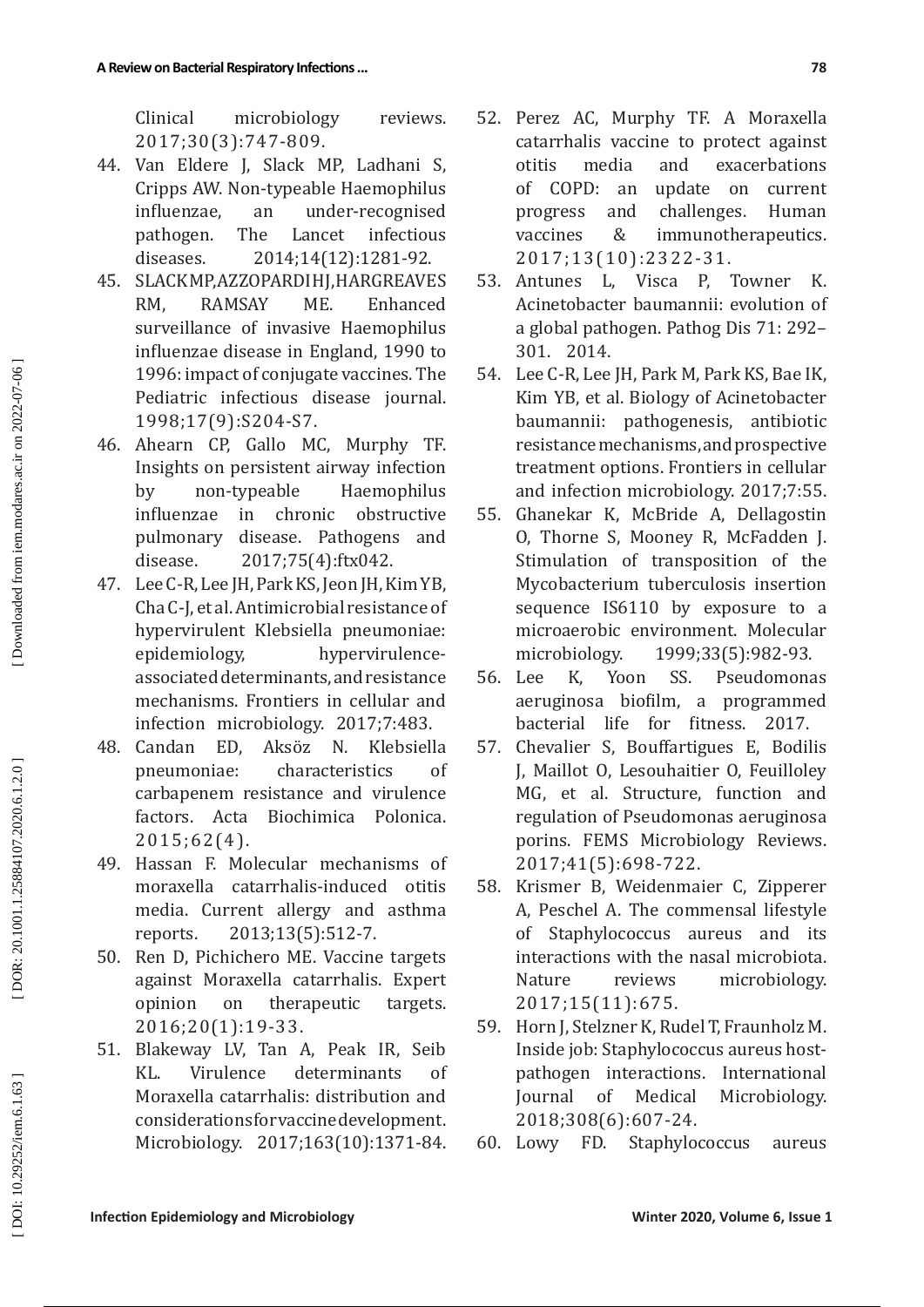infections. New England journal of medicine. 1998;339(8:(520-32.

- 61. Geno KA, Gilbert GL, Song JY, Skovsted IC, Klugman KP, Jones C, et al. Pneumococcal capsules and their types: past, present, and future. Clinical microbiology reviews. 2015;28(3):871- 99.
- 62 . Varghese R, Jayaraman R, Veeraraghavan B. Current challenges in the accurate<br>identification of Strentococcus identification of Streptococcus pneumoniae and its serogroups/ serotypes in the vaccine era. Journal of microbiological methods. 2017;141:48- 54.
- 63 . Isturiz R, Sings HL, Hilton B, Arguedas A, Reinert R-R, Jodar L. Streptococcus pneumoniae serotype 19A: worldwide<br>epidemiology. Expert review of epidemiology. vaccines. 2017;16(10):1007-27.
- 64. Engholm DH, Kilian M, Goodsell DS, Andersen ES, Kjærgaard RS. A visual review of the human pathogen<br>Streptococcus pneumoniae. FEMS Streptococcus microbiology reviews. 2017;41(6):854- 79.
- 65. Brouwer S, Barnett TC, Rivera-Hernandez T, Rohde M, Walker MJ. Streptococcus pyogenes adhesion<br>and colonization. FEBS letters. and colonization. 2016;590(21):3739-57.
- 66 . Sitkiewicz I. How to become a killer, or is it all accidental? Virulence strategies in oral streptococci. Molecular oral microbiology. 2018;33(1):1-12.
- 67 . Wilkening RV, Federle MJ. Evolutionary constraints shaping Streptococcus pyogenes–host interactions. Trends in microbiology. 2017;25(7):562-72.
- 68 . Sumitomo T. Streptococcus pyogenes translocates across an epithelial barrier. Nihon saikingaku zasshi<br>Japanese iournal of bacteriology. Japanese journal of bacteriology. 2017;72(3):213-8.
- 69 . Capoci IRG, Faria DR, Sakita KM,

Rodrigues-Vendramini FAV, de Souza Bonfim-Mendonça P, Becker TCA, et al. Repurposing approach identifies new treatment options for invasive fungal disease. Bioorganic chemistry. 2019;84:87-97.

- 70 . Shin JH, Ranken R, Sefers SE, Lovari R, Quinn CD, Meng S, et al. Detection, identification, and distribution of fungi in bronchoalveolar lavage specimens by use of multilocus PCR coupled with electrospray ionization/ mass spectrometry. Journal of clinical<br>microbiology. 2013;51(1):136-41. microbiology. 2013;51(1):136-41.
- 71 . Piñana JL, Gómez MD, Montoro J, Lorenzo I, Pérez A, Giménez E, et al. Incidence, risk factors, and outcome of pulmonary invasive fungal disease after respiratory virus infection in allogeneic hematopoietic stem cell transplantation recipients. Transplant Infectious Disease. 2019:e13158.
- 72 . Middleton PG, Chen SC, Meyer W. Fungal infections and treatment in cystic fibrosis. Current opinion in pulmonary medicine. 2013;19(6):670-5.
- 73 . Chen SC-A, Meyer W, Pashley CH. Challenges in laboratory detection of fungal pathogens in the airways of cystic fibrosis patients. Mycopathologia. 2018;183(1):89-100.
- 74. Caliendo AM. Multiplex PCR and<br>technologies for the emerging technologies for the detection of respiratory pathogens. Clinical Infectious Diseases. 2011;52(suppl\_4):S326-S30.
- 75 . Ibáñez-Martí�nez E, Ruiz-Gaitán A, Pemán-García J. Update on the diagnosis of invasive fungal infection. Revista Española de Quimioterapia. 2017;30.
- 76 . Alanio A, Bretagne S. Performance evaluation of multiplex PCR including Aspergillus—not so simple! Sabouraudia. 2016;55(1): 56-62.
- 77 . Bartlett JG, Dowell SF, Mandell LA, File

DOR: 20.1001.1.25884107.2020.6.1.2.0]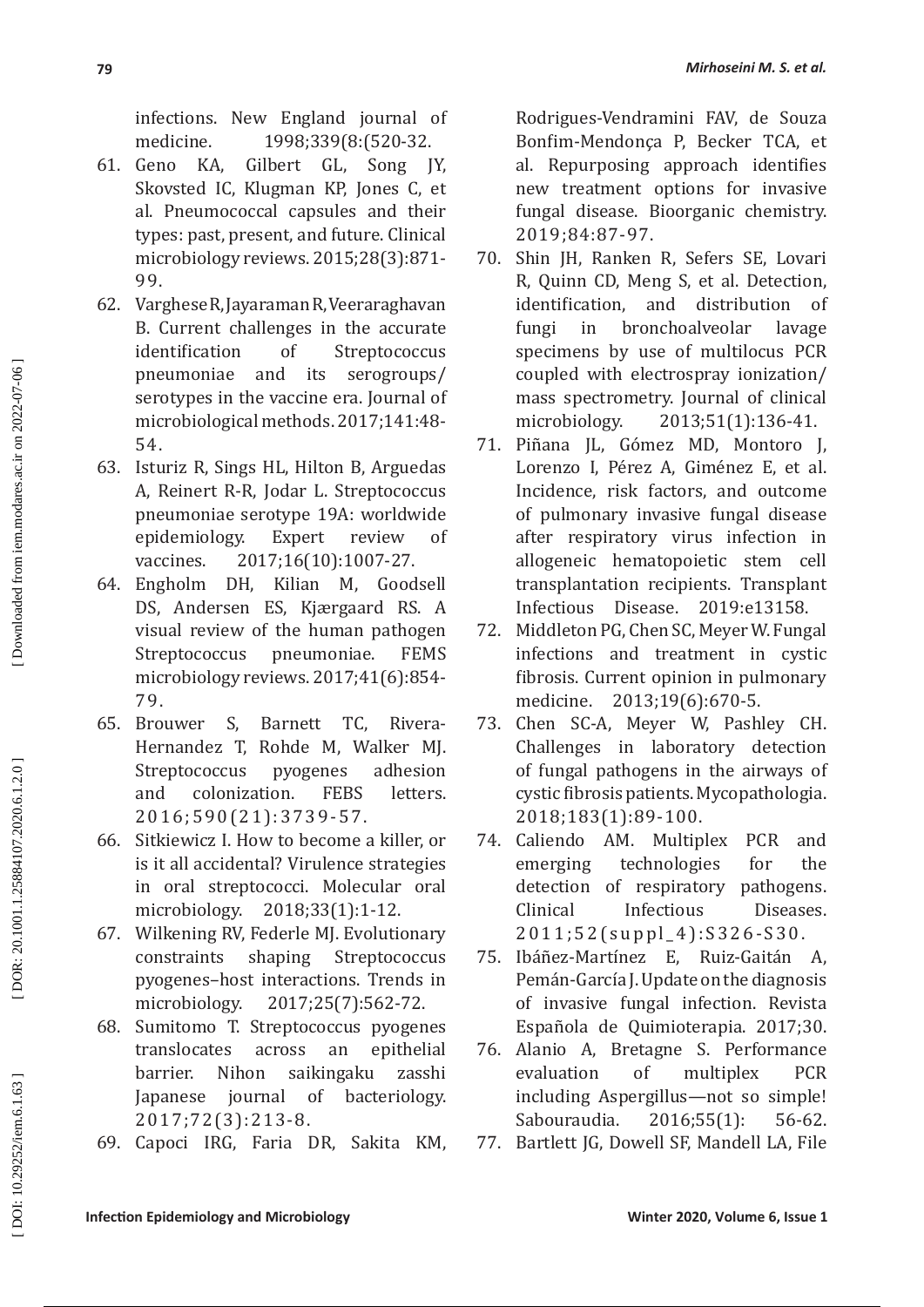Jr TM, Musher DM, Fine MJ. Practice guidelines for the management of<br>community-acquired pneumonia in community-acquired pneumonia in adults. Clinical infectious diseases. 2000;31(2):347-82.

- 78. Bandekar Bandekar N, Chickmagalure<br>Shivaswamy V, Basavarajappa KG, Basavarajappa KG, Prabhakar PJ, Nagaraj P. Beta lactamases mediated resistance amongst gram negative bacilli in Burn Infection2003. 766-70 p.
- 79 . Keith T, Saxena S, Murray J, Sharland M. Risk–benefit analysis of restricting antimicrobial prescribing in children: what do we really know? Current<br>opinion in infectious diseases. infectious diseases. 2010;23(3):242-8.
- 80 . Carroll KC. Laboratory diagnosis of lower respiratory tract infections: controversy and conundrums.<br>Journal of Clinical Microbiology. Microbiology. 2002;40(9):3115-20.
- 81 . Dalovisio JR. Overview of lower respiratory tract infections: Diagnosis and treatment. Ochsner Journal. 2002;4(4):227-33.
- 82. Tenover FC. Developing molecular amplification methods for rapid diagnosis of respiratory tract<br>infections caused by bacterial infections caused by bacterial pathogens. Clinical infectious diseases. 2011;52(suppl\_4):S338-S45.
- 83. Society AT, America IDSo. Guidelines for the management of adults with hospital-acquired, ventilatorassociated, and healthcare-associated pneumonia. American journal of respiratory and critical care medicine. 2005;171(4):388.
- 84. Woodhead M, Blasi F, Ewig S, Huchon G, Leven M, Ortqvist A, et al. Guidelines for the management of adult lower respiratory tract infections. European Respiratory Journal. 2005;26(6):1138- 80.
- 85. Harris AM, Bramley AM, Jain S, Arnold SR, Ampofo K, Self WH, et al., editors. Influence of antibiotics on the detection of bacteria by culture-based and culture-independent diagnostic tests in patients hospitalized with communityacquired pneumonia. Open forum<br>infectious diseases: 2017: Oxford infectious diseases; 2017: Oxford University Press.
- 86 . Beersma MF, Dirven K, van Dam AP, Templeton KE, Claas EC, Goossens H. Evaluation of 12 commercial tests and the complement fixation test for Mycoplasma pneumoniae-specific immunoglobulin G (IgG) and IgM antibodies, with PCR used as the "gold standard". Journal of Clinical Microbiology. : )2277-85 .
- 87. Wellinghausen N, Straube E, Freidank H, Von Baum H, Marre R, Essig A. Low prevalence of Chlamydia pneumoniae in adults with communityacquired pneumonia. International<br>journal of medical microbiology. microbiology. 2006;296(7):485-91.
- 88. Loeffelholz M, Chonmaitree T. Advances in diagnosis of respiratory virus infections. International journal of microbiology. 2010;2010.
- 89. Cheesbrough M. Pseudomonas and related organisms. Biochemical test to identify bacteria. Antibiotic susceptibility testing. District Laboratory Practice in tropical countries Cambridge University Press, New York, USA. 2000:1933-43.
- 90. Wayne P. Clinical and laboratory standards institute. Performance standards for antimicrobial susceptibility testing. 2011.
- 91. Bauer A, Kirby W, Sherris JC, Turck M. Antibiotic susceptibility testing by a standardized single disk method. American journal of clinical pathology. 1966;45(4\_ts):493-6.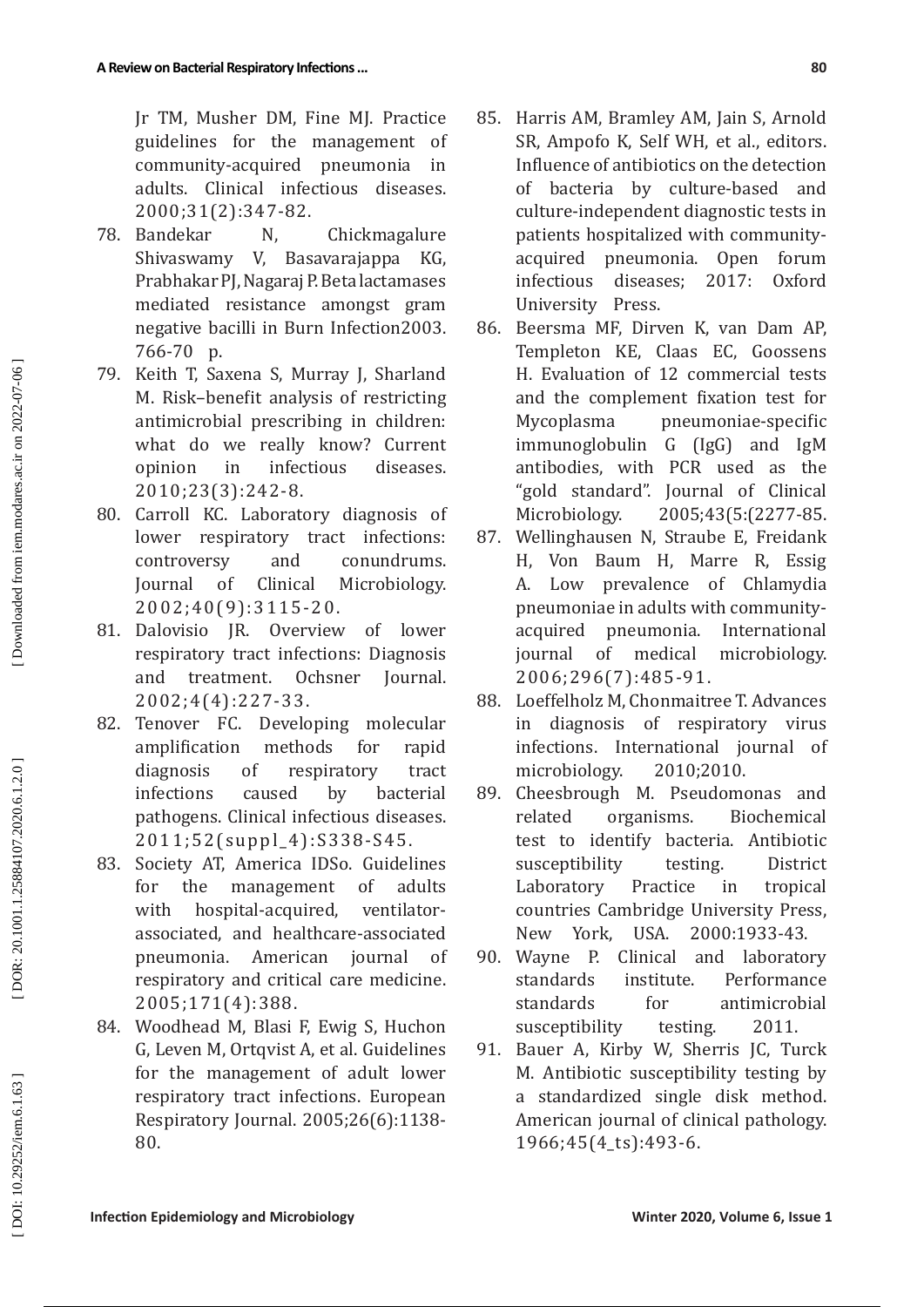- 92 . Monso E, Ruiz J, Rosell A, Manterola J, Fiz J, Morera J, et al. Bacterial infection in chronic obstructive pulmonary disease. A study of stable and exacerbated<br>outpatients using the protected outpatients specimen brush. American journal of respiratory and critical care medicine. 1995;152(4):1316-20.
- 93. Baoutina A, Coldham T, Fuller B, Emslie KR. Improved detection of transgene and nonviral vectors in blood. Human gene therapy methods. 2013;24(6):345- 54.
- 94 . Atawodi S, Atawodi J, Dzikwi A. polymerase chain reaction: theory, practice and application: A REVIEW. 2010.
- 95. Coen DM. Quantitation of Rare DNA s by PCR. Current protocols in molecular biology. 2001;56(1):15.7. 1-.7. 8.
- 96. Chamberlain JS, Gibbs RA, Rainer JE, Nguyen PN, Thomas C. Deletion screening of the Duchenne muscular dystrophy locus via multiplex DNA amplification. Nucleic acids research. 1988;16(23):11141-56.
- 97. Crisan D. Molecular diagnostic testing for determination of myeloid lineage in acute leukemias. Annals of Clinical & Laboratory Science. 1994;24(4):355- 63.
- 98. Elnifro EM, Ashshi AM, Cooper RJ, Klapper PE. Multiplex PCR: optimization and application in diagnostic virology . Clinical microbiology reviews. 2000;13(4):559-70.
- 99. Markoulatos P, Georgopoulou<br>A. Kotsovassilis C. Karabogia-A. Kotsovassilis Karabogia-Karaphillides P, Spyrou N. Detection and typing of HSV-1, HSV-2, and VZV by a multiplex polymerase chain reaction. Journal of clinical laboratory analysis. 2000;14(5):214-9.
- 100. Henegariu O, Heerema N, Dlouhy S, Vance G, Vogt P. Multiplex PCR: critical

parameters and step-by-step protocol. Biotechniques. 1997;23(3):504-11.

- 101. Jackson R, Morris D, Cooper R, Bailey A, Klapper P, Cleator G, et al. Multiplex<br>polymerase chain reaction for polymerase adenovirus and herpes simplex virus in eye swabs. Journal of virological<br>methods. 1996:56(1):41-8. 1996;56(1):41-8.
- 102. Reddington K, Tuite N, Barry T, O'Grady J, Zumla A. Advances in multiparametric molecular diagnostics technologies for respiratory tract infections. Current<br>opinion in pulmonary medicine. pulmonary 2013;19(3):298-304.
- 103. Tsalik EL, Bonomo RA, Fowler Jr VG. New molecular diagnostic approaches to bacterial infections and antibacterial resistance. Annual review of medicine. 2018;69:379-94 .
- 104. Mothershed EA, Whitney AM. Nucleic acid-based methods for the detection of bacterial pathogens: present and future considerations for the clinical<br>laboratory. Clinica Chimica Acta. laboratory. 2006;363(1-2):206-20.
- 105. Liao S, Wang L, Ji X, Chen J, Li Q, L. Simultaneous detection of 15 respiratory pathogens with a fluorescence probe melting curve<br>analysis-based multiplex real-time analysis-based multiplex PCR assay. International journal of molecular epidemiology and genetics. 2019;10(2):29.
- 106. Paba P, Farchi F, Mortati E, Ciccozzi M, Piperno M, Perno C, et al. Screening of respiratory pathogens by Respiratory Multi Well System (MWS) r-gene™ assay in hospitalized patients. 2014.
- 107 Pillet S, Lardeux M, Dina J, Grattard F, Verhoeven P, Le Goff J, et al. Comparative evaluation of six commercialized multiplex PCR kits for the diagnosis of respiratory infections. PloS one. 2013;8(8):e72174.
- 108 Pahlow S, Lehniger L, Hentschel S,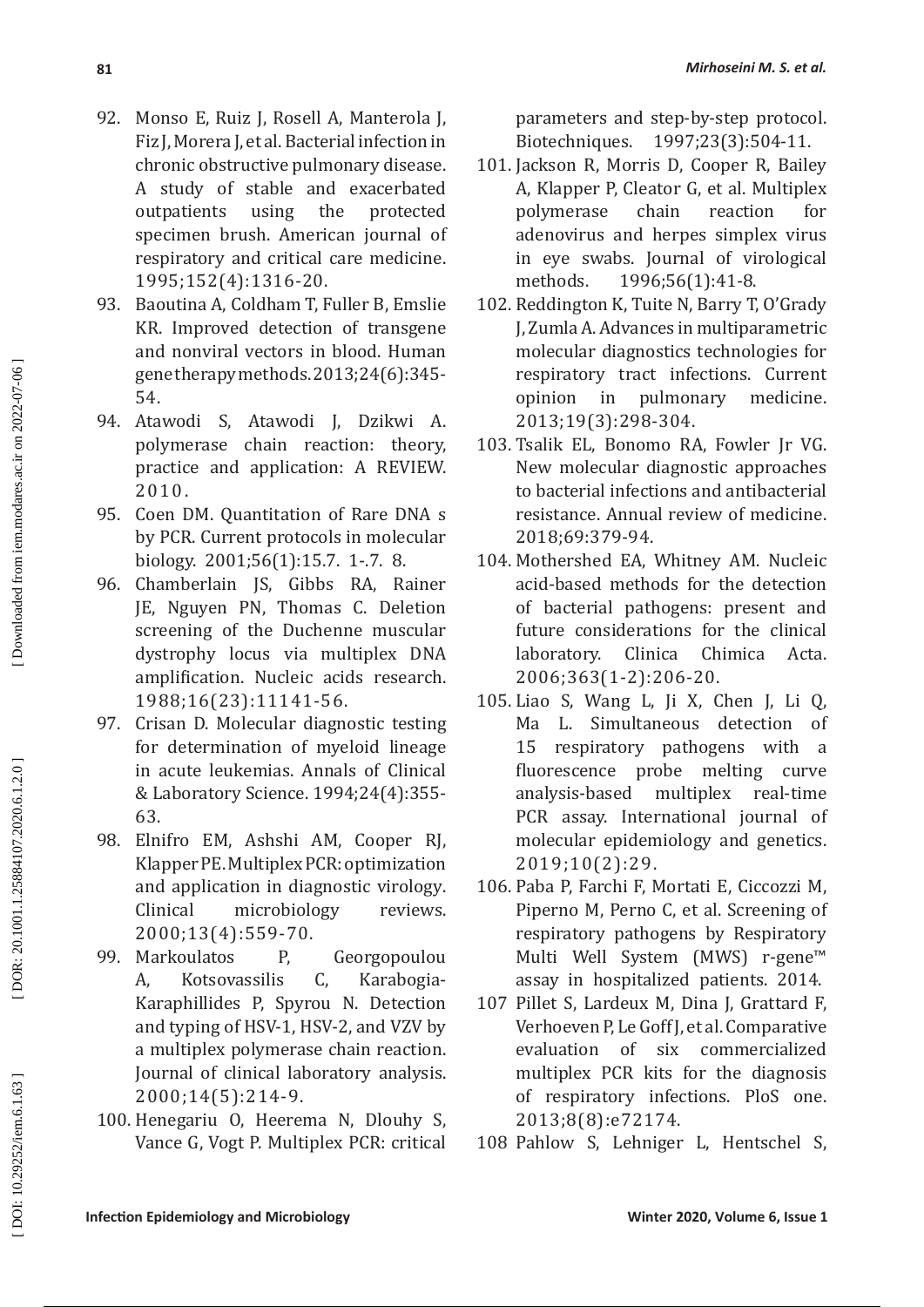Seise B, Braun SD, Ehricht R, et al. Rapid Isolation and Identification of Pneumonia-Associated Pathogens from Sputum Samples Combining an Innovative Sample Preparation Strategy and Array-Based Detection. ACS Omega. 2019;4(6):10362-9.

- 109. Havlicek V, Lemr K, Schug KA. Current trends in microbial diagnostics based on mass spectrometry. Analytical chemistry. 2012;85(2):790-7.
- 110. Bissonnette L, Bergeron MG. Multiparametric technologies for the diagnosis of syndromic infections. Clinical Microbiology Newsletter. 2012;34(20):159-68.
- 111. Gharabaghi F, Hawan A, Drews S, Richardson S. Evaluation of multiple commercial molecular and conventional diagnostic assays for the detection of respiratory viruses in children. Clinical Microbiology and Infection. 2011;17(12):1900-6.
- 112. Dabisch-Ruthe M, Vollmer T, Adams O, Knabbe C, Dreier J. Comparison of three multiplex PCR assays for the detection of respiratory viral infections: evaluation of xTAG respiratory virus panel fast assay, RespiFinder 19 assay and RespiFinder SMART 22 assay. BMC infectious diseases. 2012;12(1):163.
- 113. Pierce VM, Elkan M, Leet M, McGowan KL, Hodinka RL. Comparison of the Idaho Technology FilmArray system to real-time PCR for detection of respiratory pathogens in children. Journal of clinical microbiology. 2012;50(2):364-71.
- 114 . Babady NE. The FilmArray® respiratory panel: an automated, broadly multiplexed molecular test for the rapid and accurate detection of respiratory pathogens. Expert review of molecular diagnostics. 2013;13(8):779-88.
- 115 . Louie M, Louie L, Simor AE. The role of

DNA amplification technology in the diagnosis of infectious diseases. Cmaj. 2000;163(3):301-9.

- 116 . ATAEI R, MEHRABI TA, HOSSEINI S, KARAMI A, Safiri Z, ALLAHVERDI M. Simultaneous detection of common bacterial meningitis: Neisseria meningitidis, Haemophilus influenzae and Streptococcus pneumonia by multiplex PCR. 2009.
- 117 . McDonough EA, Barrozo CP, Russell KL, Metzgar D. A multiplex PCR for detection of Mycoplasma pneumoniae, Chlamydophila pneumoniae, Legionella pneumophila, and Bordetella pertussis in clinical specimens. Molecular and cellular probes. 2005;19(5):314-22.
- 118. Murdoch DR. Molecular genetic methods in the diagnosis of lower respiratory tract infections. Apmis. 2004;112(11 -12):713-27.
- 119 . Rådström P, Bäckman A, Qian N, Kragsbjerg P, Påhlson C, Olcén P. Detection of bacterial DNA in cerebrospinal fluid by an assay for simultaneous detection of Neisseria meningitidis, Haemophilus influenzae, and streptococci using a seminested PCR strategy. Journal of Clinical<br>Microbiology. 1994;32(11):2738-44. Microbiology. 1994;32(11):2738-44.
- 120 . Corless CE, Guiver M, Borrow R, Edwards-Jones V, Fox A, Kaczmarski E. Simultaneous detection of Neisseria meningitidis, Haemophilus influenzae, and Streptococcus pneumoniae in suspected cases of meningitis and<br>septicemia using real-time PCR. septicemia using real-time PCR. Journal of clinical microbiology. 2001;39(4):1553-8.
- 121. Nolte diagnostics for detection of bacterial and viral pathogens in community-acquired pneumonia. Clinical infectious diseases. 2008;47(Supplement\_3):S123-S6.
- 122. Cremers AJH. Molecular characterization